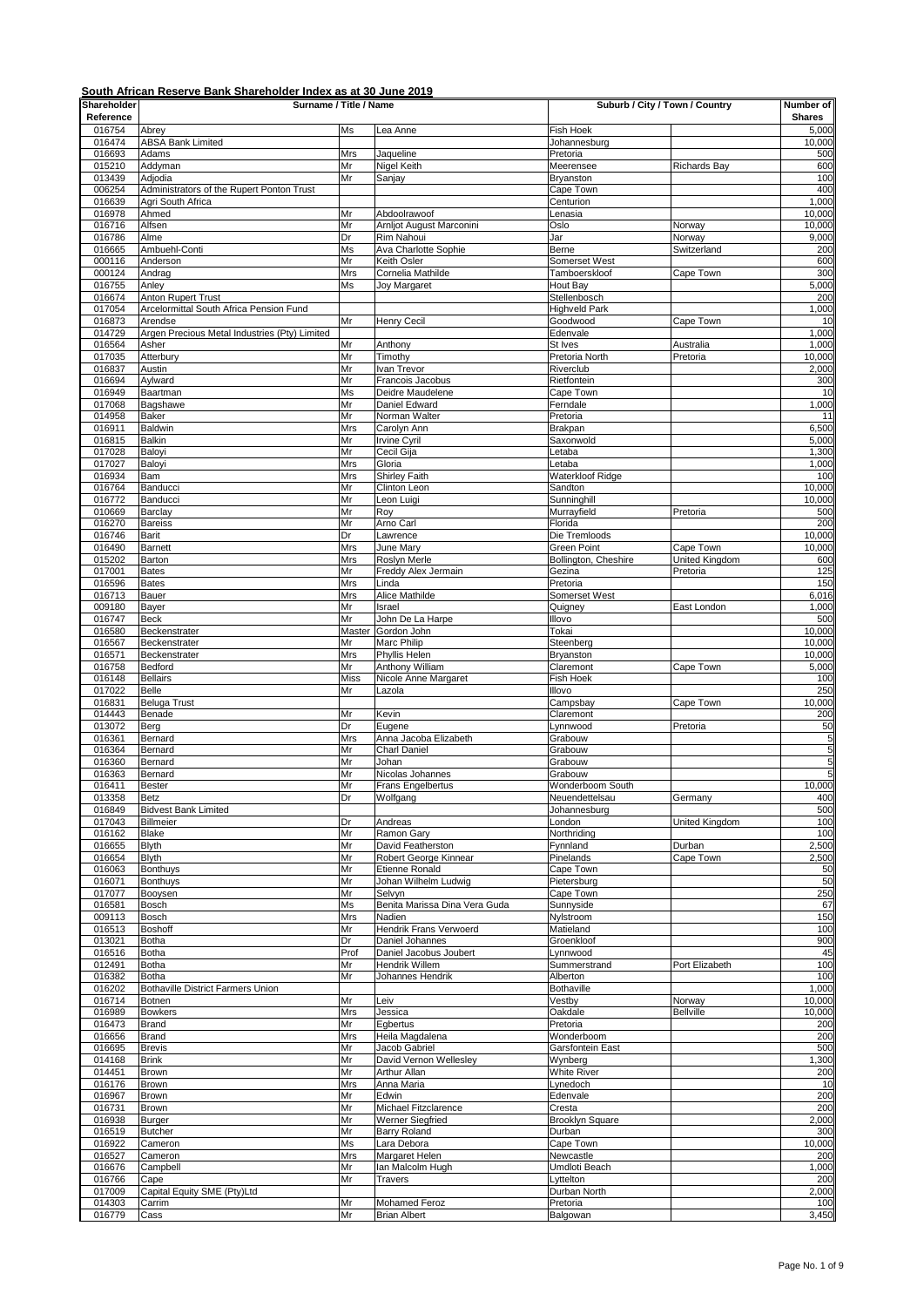| Shareholder<br>Reference | Surname / Title / Name                                          |                   | Suburb / City / Town / Country           |                                  | Number of<br><b>Shares</b> |                 |
|--------------------------|-----------------------------------------------------------------|-------------------|------------------------------------------|----------------------------------|----------------------------|-----------------|
| 016780                   | Cass                                                            | Mr                | Colin Maxwell                            | Hillcrest                        |                            | 400             |
| 016404                   | Casteleijn                                                      | Mrs               | Alida Elizabeth                          | Waterkloof Ridge Ext 2           | Pretoria                   | 1,000           |
| 016595                   | Casteleijn                                                      | Mr                | Anton Jan Hendrik                        | Waterkloof Ridge Ext 2           | Pretoria                   | 100             |
| 016437                   | Cattell: Trustee of the Brenda Cattell Trust                    | Mrs               | Hillary Jean                             | Claremont                        |                            | 150             |
| 016818<br>016748         | <b>CD Family Trust</b><br>Charton                               | Ms                | Delia Anne De La Harpe                   | Glenstantia<br>Constantia        |                            | 2,250<br>500    |
| 016956                   | Cherangani Trade and Investment 102 Pty Ltd                     |                   |                                          | Hartswater                       |                            | 10,000          |
| 017072                   | Chibvongodze                                                    | Mr                | Tyrell                                   | Sandton                          |                            | 200             |
| 016374                   | Chorn                                                           | <b>Mrs</b>        | Hilda Helen                              | Oranjezicht                      | Cape Town                  | 10,000          |
| 017029                   | Clark                                                           | Mrs               | Janet                                    | Oslo                             | Norway                     | 9,500           |
| 016264<br>016771         | Clegg<br>Coertzen                                               | <b>Mrs</b><br>Mr  | Mildred                                  | Rochdale<br><b>Piet Retief</b>   | England                    | 1,200<br>100    |
| 016334                   | Coetzee                                                         | Mr                | Petrus Nicolaas Johannes<br>Aubrey Barry | Bloemfontein                     |                            | 60              |
| 016337                   | Coetzee                                                         | Mr                | Eric Leon                                | Faerie Glen                      |                            | 60              |
| 016867                   | Coetzee                                                         | Mr                | Johannes Hendrik                         | Lephalale                        |                            | 4,500           |
| 009954                   | Coetzee                                                         | <b>Mrs</b>        | Susan                                    | Stellenbosch                     |                            | 500             |
| 012807                   | Cohen                                                           | Mr                | Michael Brian                            | Doornfontein                     |                            | 100             |
| 016730<br>014222         | Cohen<br>Colburn                                                | Mr<br>Dr          | Michael Jeffrey<br>Alan Richard Harold   | Rivonia                          |                            | 10,000<br>1,000 |
| 014354                   | Collingwood                                                     | Mr                | Christopher James                        | Groenkloof<br><b>Bothas Hill</b> | Pretoria<br>Kwazulu Natal  | 1,000           |
| 016589                   | Comfort Investments (Pty) Limited                               |                   |                                          | Cresta                           |                            | 10,000          |
| 017021                   | Compagnoni                                                      | Mrs               | Patricia Ann                             | Bedfordview                      |                            | 400             |
| 016660                   | Cook                                                            | Mr                | John Michael                             | Sinembe                          |                            | 1,000           |
| 016557                   | Cooke                                                           | Mr                | John Battison                            | Harare                           | Zimbabwe                   | 1,000           |
| 003409<br>015296         | Cotterell<br>Cousins                                            | Mrs<br>Mrs        | Rosamund Dulcie Joan<br>Patricia June    | Berea<br>Northdene               | East London                | 200<br>400      |
| 016631                   | Crocodile Valley Provident Fund                                 |                   |                                          | Nelspruit                        |                            | 10,000          |
| 003441                   | Crosbie                                                         | Mrs               | Constance                                | Walmer                           |                            | 200             |
| 014001                   | Cross                                                           | Mr                | James Havelock                           | Die Wilgers                      |                            | 10              |
| 016802                   | Cuevas Camarillo                                                | Mr                | Alfredo                                  | Hatfield                         | Pretoria                   | 200             |
| 011517                   | Cunningham                                                      | Dr                | Kenneth                                  | Kenilworth                       |                            | 3,000           |
| 009822<br>016963         | Currin<br>Daniels                                               | Mr<br>Mr          | <b>Harry Prescott</b><br>Benjamin Alfred | Pretoria<br>Randfontein          |                            | 400<br>10,000   |
| 016443                   | Danvers                                                         | Mr                | Barry John                               | <b>Hunters Home</b>              | Knysna                     | 10              |
| 016249                   | Datablend Limited                                               |                   |                                          | Milford, Surrey                  | United Kingdom             | 3,000           |
| 009148                   | Davey                                                           | Mrs               | <b>Ellalien Roos</b>                     | Lyttelton                        |                            | 150             |
| 017074                   | Davis                                                           | Ms                | Lornette Sandra                          | <b>Buccleuch</b>                 |                            | 100             |
| 016436                   | Davis                                                           | Mr                | Stanley                                  | Knysna                           |                            | 100             |
| 016810<br>016485         | De Jager<br>de Klerk                                            | Mr<br>Mr          | Daniël Christiaan<br>Carel Victor        | Roggebaai<br>Hatfield            |                            | 1,166<br>100    |
| 003689                   | de Kock                                                         | Mr                | Gerhardus Petrus Christiaan              | Lynnwood                         |                            | 10              |
| 016618                   | de Kock                                                         | Mrs               | Hildagard                                | Faerie Glen                      |                            | 784             |
| 015660                   | de Kock                                                         | Mrs               | Jocene Hitchcock                         | Higgovale                        | Cape Town                  | 5,500           |
| 011754                   | de Kock                                                         | Mr                | <b>Raymond Derrick</b>                   | Westville                        |                            | 100             |
| 016440                   | de Swardt                                                       | Dr                | Christiaan Jacobus                       | Hermanus                         |                            | 200             |
| 012505<br>009423         | de Villiers<br>de Villiers                                      | Mr<br>Mr          | Eugene<br>Andre                          | <b>Bethulie</b><br>Hartbeespoort |                            | 100<br>100      |
| 016935                   | de Wet                                                          | Mr                | Phillippus Rudolph                       | Westdene                         | Johannesburg               | 10              |
| 016461                   | de Witt                                                         | Mr                | Philippus                                | <b>Auckland Park</b>             |                            | 84              |
| 016841                   | Deco                                                            | Mr                | Jean-Paul                                | Cape Town                        |                            | 8,550           |
| 014702                   | Denholm                                                         | Mr                | Peter Adam                               | Delville                         | Germiston                  | 100             |
| 016992                   | Dhawraj R                                                       | Mr                | Ronesh                                   | Foresthaven<br>Claremont         | Phoenix                    | 9,180           |
| 016560<br>016890         | Diamond<br>Dinkel                                               | <b>Miss</b><br>Mr | Carin<br>Holger                          | Germany                          | Germany                    | 8,050<br>10,000 |
| 016877                   | <b>Discovery Limited</b>                                        |                   |                                          | Sandton                          |                            | 10,000          |
| 016208                   | Dixon                                                           | Mrs               | Susan Jane                               | Hout Bay                         |                            | 7,050           |
| 010154                   | D'Jaer                                                          | Mrs               | Suzanne                                  | Rant En Dal                      |                            | 200             |
| 016518                   | Donald Andrew Guthrie & Michael Ross                            |                   |                                          | Durban                           |                            | 300             |
| 016995                   | Butcher & Walter Murray Butcher<br>Donnelly                     | Ms                |                                          | <b>Auckland Park</b>             |                            |                 |
| 016840                   | Douglas Smollan Holdings (Pty) Limited                          |                   | Lynley Suzanne                           | Raedene                          |                            | 250<br>10,000   |
| 016209                   | Downard                                                         | Mrs               | Joyce Dorothy                            | Kloof                            |                            | 6,600           |
| 003883                   | Dromokaition Mental Hospital                                    |                   |                                          | Greece                           |                            | 600             |
| 016272                   | Du Plooy                                                        | Dr                | Roelof Michiel                           | Somerset West                    |                            | 1,200           |
| 016224                   | Du Pont                                                         | Mr                | Petrus Johannes                          | Garsfontein                      |                            | 300             |
| 016391<br>17032          | Du Preez<br>Du Preez                                            | Mr<br>Ms          | Daniel Christoffel Benjamin<br>Magdel    | Lutzville<br>Wapadrand           |                            | 10,000<br>100   |
| 016499                   | Duck                                                            | Mrs               | Margaret Anne                            | Westville                        |                            | 100             |
| 016673                   | Duerr                                                           | Mr                | Michael                                  | Schliersee                       | Germany                    | 10,000          |
| 003905                   | Duffell                                                         | Mr                | Andrew Peter                             | Fish Hoek                        |                            | 38              |
| 003921                   | Duffell                                                         | Mr                | Wayne Gary                               | Sunnydale                        |                            | 38              |
| 016640                   | Dunnington                                                      | Mr                | <b>Grant Craig</b>                       | <b>Houghton Estate</b>           |                            | 200             |
| 016844<br>015733         | Dunwoody<br>Duvenage                                            | Ms<br>Dr          | Gillian Janet<br>Adriaan                 | Durban<br>Somerset West          |                            | 1,250<br>100    |
| 017038                   | Dyson                                                           | Mr                | Thomas Robert George                     | <b>Buckinghamshire</b>           | United Kingdom             | 100             |
| 016612                   | <b>Dyssell</b>                                                  | Mr                | <b>Brent</b>                             | Camps Bay                        |                            | 460             |
| 011150                   | E & I Plastics (Pty) Limited                                    |                   | Leger                                    | Plettenberg Bay                  |                            | 10,000          |
| 016150                   | Eales                                                           | Mrs               | Justine Mary Fraser                      | Waterkloof                       |                            | 1,871           |
| 017012                   | Eastreach Investments Pty Ltd                                   |                   |                                          | Claremont                        |                            | 3,333           |
| 009636<br>016898         | Edelston<br>Ellis                                               | Mr<br>Mr          | John Keith<br>Alexander                  | Lanseria<br>Pretoria             |                            | 100<br>200      |
| 016719                   | Elza Trust                                                      |                   |                                          | Bedfordview                      |                            | 350             |
| 010936                   | Estate Late Anthony Leatherland Bryant                          |                   |                                          | Queenstown                       |                            | 500             |
| 016696                   | Estate Late C M Dreyer                                          |                   |                                          | Pretoria                         |                            | 500             |
| 007730                   | Estate Late Carel Nicolaus Van der Merwe                        |                   |                                          | Hennopsmeer                      |                            | 44              |
| 005355                   | Estate Late Claudia May Kelly                                   |                   |                                          | Pretoria                         |                            | 200             |
| 000485<br>016304         | Estate Late Doreen Walker Bell<br>Estate Late E P van der Gaast |                   |                                          | Harare<br>Sandton                | Zimbabwe                   | 2,960<br>550    |
| 007293                   | Estate Late Edith Vaughan Williams                              |                   |                                          | Hayward                          | United States Of America   | 800             |
| 002798                   | Estate Late Esther Freedman                                     |                   |                                          | Pretoria                         |                            | 1,700           |
| 016243                   | Estate Late Francois De Mareuil Cilliers                        |                   |                                          | Sunnyside                        |                            |                 |
| 016205                   | Estate Late Francois Petrus Viljoen                             |                   |                                          | Pretoria                         |                            | 3,650           |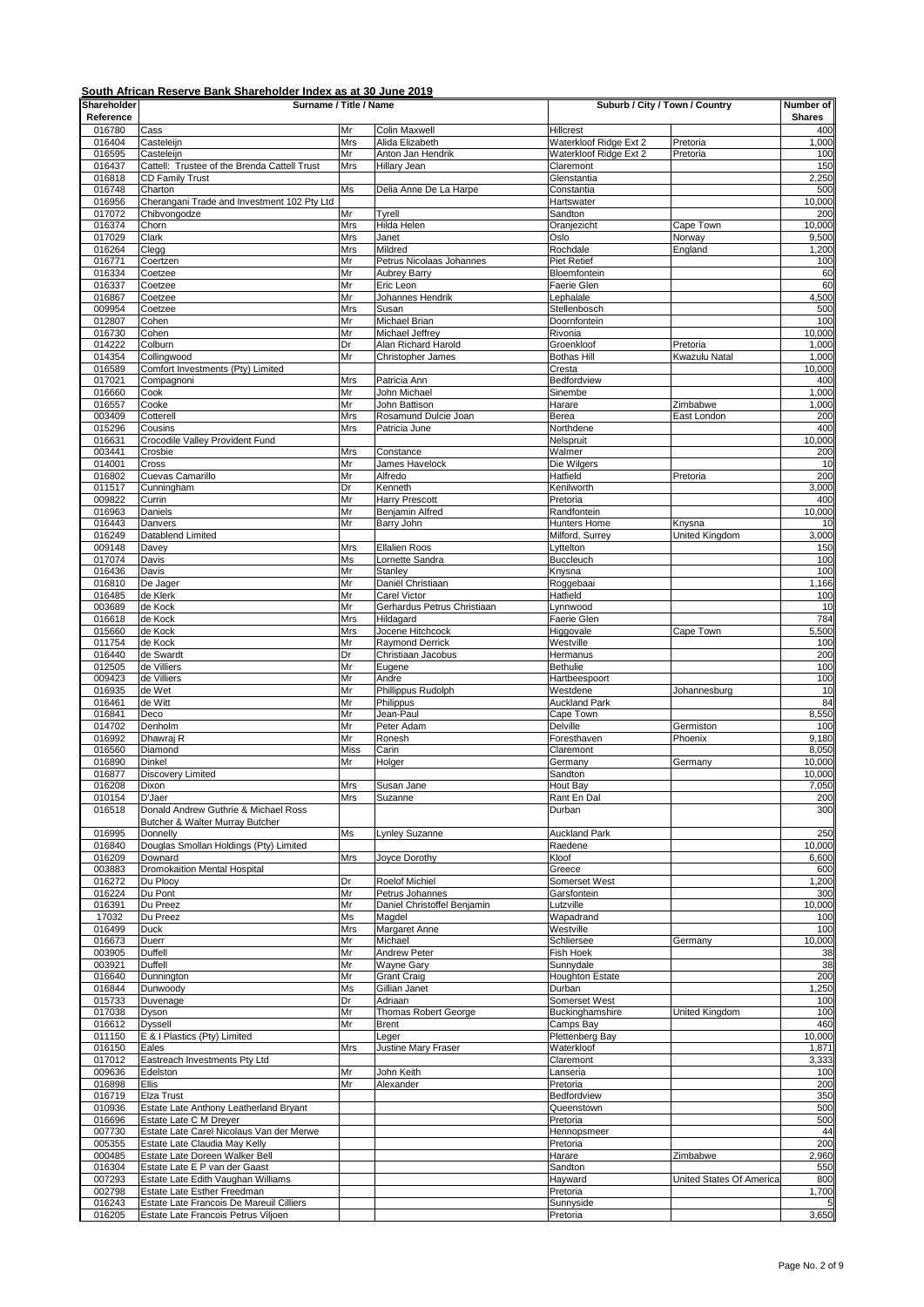| Shareholder      | Surname / Title / Name                                       |                   |                                                  | Suburb / City / Town / Country     |                                 | Number of       |
|------------------|--------------------------------------------------------------|-------------------|--------------------------------------------------|------------------------------------|---------------------------------|-----------------|
| Reference        |                                                              |                   |                                                  |                                    |                                 | <b>Shares</b>   |
| 016565           | Estate Late H F Beckenstrater<br>Estate Late Isabella Moffat |                   |                                                  | Somerset West                      |                                 | 10,000          |
| 001538<br>005479 | Estate Late Joan Knox                                        |                   |                                                  | Broomlands, Irvine<br>Sandton      | United Kingdom                  | 100<br>100      |
| 011096           | Estate Late Kahle Barend Nobadula                            |                   |                                                  | Daveyton                           |                                 | 500             |
| 008079           | Estate Late M M K Stormont                                   |                   |                                                  | Grahamstown                        |                                 | 2,500           |
| 007250           | Estate Late Martin Thomas Winnard                            |                   |                                                  | Cornwall                           | England                         | 100             |
| 003840<br>014745 | Estate Late May Dorling<br>Estate Late P J C Buys            |                   |                                                  | Durban<br>Symridge                 |                                 | 250<br>200      |
| 008559           | Estate Late Robert McClelland                                |                   |                                                  | Bloubergstrand                     |                                 | 500             |
| 001694           | Estate Late W G P Penberthy                                  |                   |                                                  | Cape Town                          |                                 | 200             |
| 016047           | Executors of the Late Miss Mable Rankin                      |                   |                                                  | Pretoria                           |                                 | 300             |
| 016896           | Faasen                                                       | Mr                | Mike                                             | Sinoville                          |                                 | 3,500           |
| 016234<br>012300 | Feinauer<br>Ferguson                                         | Mrs<br>Mr         | Wanda<br>Colin Grant                             | <b>Bellville</b><br>Parktown North | Johannesburg                    | 2,000<br>400    |
| 016387           | Fillery                                                      | Mrs               | Pamela Joan                                      | Kyalami                            |                                 | 600             |
| 016658           | First National Nominees (Pty) Limited                        |                   |                                                  | Johannesburg                       |                                 | 10,000          |
| 000396           | <b>Firstrand Bank Limited</b>                                |                   |                                                  | Benmore                            |                                 | 10,000          |
| 012378           | Fitzgerald                                                   | Mrs               | Heather                                          | Hilton                             |                                 | 1,000           |
| 002712<br>016805 | Fleming<br>Fondse                                            | Mrs<br>Mr         | Joan Myfanwy<br>Adriaan Rudolph                  | Polokwane<br>Groenkloof            | Pretoria                        | 500<br>200      |
| 016669           | Fourie                                                       | Mr                | Johan Nico Leighton                              | Colbyn                             |                                 | 200             |
| 016975           | Fourie                                                       | Ms                | Nicola Bernardine                                | Sunninghill Gardens                |                                 | 100             |
| 010758           | Fourie                                                       | Ms                | Nicolasina Johanna Susanna                       | Aston Manor                        | Kempton Park                    | 100             |
| 013560           | Fowler                                                       | Mrs               | Aletta Catharina Johanna                         | Die Heuwel                         |                                 | 600             |
| 016944<br>016217 | Fox<br>Freestate Agriculture Union                           | Mr                | Graham Kenneth                                   | Queenswood<br>Bloemfontein         |                                 | 200<br>1,100    |
| 002852           | Frost                                                        | <b>Miss</b>       | Jennifer                                         | Tarkastad                          |                                 | 40              |
| 002860           | Frost                                                        | Mr                | John George                                      | East London                        |                                 | 38              |
| 002879           | Frost                                                        | Miss              | Margaret Kathleen                                | East London                        |                                 | 38              |
| 002895           | Frost                                                        | <b>Miss</b>       | Susan                                            | Tarkastad                          |                                 | 40              |
| 002887           | Frost                                                        | Mr                | Michael Richard                                  | Tarkastad                          |                                 | 40              |
| 016725<br>016767 | Fuhrmann<br>Gable                                            | Mr<br>Mr          | Gregor H<br>Jeffery                              | München<br>Parkmore                | Germany<br>Sandton              | 5,000<br>10,000 |
| 017078           | Gachter                                                      | Mr                | <b>Arthur Nicolas</b>                            | Dunkeld                            | Johannesburg                    | 2,000           |
| 016278           | Gale                                                         | Mr                | Rodney Alan                                      | King William'S Town                |                                 | 100             |
| 016939           | Gama                                                         | Mr                | Mduduzi Theodore                                 | Epsoms Downs                       | Johannesburg                    | 500             |
| 017071           | Garces                                                       | Mr                | Luis                                             | De Waterkant                       | Cape Town                       | 100             |
| 017046           | Gasa                                                         | Mr<br>Mr          | S'boniso Dingaan                                 | Pietermaritzburg                   |                                 | 350             |
| 003026<br>003042 | Gates<br>Geach                                               | Mrs               | Alfred Adkisson<br>Edith Priscilla Dorothy Ogden | Groenkloof<br>Pretoria             |                                 | 10,000<br>2,100 |
| 016733           | Geach                                                        | Mrs               | Mary Bell                                        | Bedfordview                        |                                 | 600             |
| 016303           | Geustyn                                                      | Mr                | Joel Peter                                       | Parow North                        |                                 | 400             |
| 013587           | Giani                                                        | Mrs               | Yvonne Catherine                                 | Groenkloof                         |                                 | 2,500           |
| 016252           | Gilfillan                                                    | Mr                | William Noel Griffith                            | Benmore                            |                                 | 100             |
| 016244           | Glyn                                                         | Mrs               | <b>Marion Mevagh</b>                             | Melrose                            | Johannesburg                    | 10,000          |
| 014893<br>015229 | Gochin<br>Golden Stallion Enterprises CC                     | Mr                | Arnold                                           | Port Elizabeth<br>Sandton          |                                 | 300<br>4,000    |
| 016857           | Goldstone                                                    | Mr                | Arnold                                           | Constantia                         |                                 | 600             |
| 016917           | Gouveia                                                      | Mr                | Ricardo Dos Reis                                 | Fish Hoek                          | Cape Town                       | 10,000          |
| 016996           | Gouws                                                        | Mr                | Ockert Johannes                                  | Meadowbrook                        | Edenvale                        | 50              |
| 016941           | Govender                                                     | Ms                | Trishaana                                        | Wadeville                          |                                 | 10,000          |
| 016750           | Gower                                                        | Mrs               | Veronica Susanna                                 | <b>Riebeeck West</b>               |                                 | 9,990           |
| 012769<br>016825 | Graser<br>Gray                                               | Mrs<br>Mr         | Gabrielle Marvourna                              | Monument Park<br>Benmore           |                                 | 100<br>10,000   |
| 016799           | Greenwood                                                    | Mr                | Andrew John<br>Johannes Lodewyk                  | Bruckmühl                          | Germany                         | 2,000           |
| 017070           | Grobbelaar                                                   | Mrs               | Cornelia Susanna Elizabeth                       | Glenstantia                        |                                 | 2,000           |
| 016309           | Grobler                                                      | Mrs               | Martha Maria                                     | Pretoria                           |                                 | 1,000           |
| 016128           | Groenewald                                                   | Dr                | <b>Barend Petrus</b>                             | Hermanus                           |                                 | 500             |
| 009660           | Grolman                                                      | Mr                | Errol                                            | Athol                              | Sandton                         | 100             |
| 016196<br>016146 | Guizzardi<br>Guizzardi                                       | Mr<br>Mr          | Manrico<br>Oscar                                 | Meyerton<br><b>Three Rivers</b>    |                                 | 5,000<br>5,000  |
| 016633           | Guma                                                         | Dr                | Xolile Pallo                                     | Pretoria                           |                                 | 5,932           |
| 016926           | Guzewicz                                                     | Mr                | Alexander                                        | Berlin                             | Germany                         | 2,000           |
| 016306           | Hacker                                                       | Mr                | <b>Timothy James</b>                             | Johannesburg                       |                                 | 100             |
| 012106           | Hague                                                        | Mrs               | Maureen Eleanor                                  | Florida                            |                                 | 2,000           |
| 016402           | Hale                                                         | Mr                | David                                            | Chicago                            | United States Of America        | 1,000           |
| 012815<br>016523 | Hall<br>Hanna                                                | Mr<br>Mr          | Geoffrey Robert<br>Roy                           | Northcliff<br>Emmarentia           |                                 | 200<br>10       |
| 002127           | Harding                                                      | Messrs            | Charles & David Charles                          | Camps Bay                          |                                 | 3,400           |
| 016393           | Hardwick                                                     | Mrs               | Joan Ashton                                      | Howick                             |                                 | 100             |
| 016179           | Harford                                                      | Mr                | <b>Dudley Malvin</b>                             | Cape Town                          |                                 | 2,500           |
| 004758           | Harrison                                                     | Mr                | James Du Guesclin                                | P O Northlands                     |                                 | 38              |
| 004766           | Harrison                                                     | Mr                | Peter Hugh                                       | Vorna Valley                       | Gauteng                         | 38              |
| 004804<br>002844 | Hart<br>Hart                                                 | Mr<br>Mrs         | David<br>Elizebeth Amelia                        | Orchards<br>Port Elizabeth         | Johannesburg                    | 10,000<br>38    |
| 016762           | Harvey                                                       | Mr                | Peter Leonard                                    | Sunningdale                        | Kwa Zulu Natal                  | 10,000          |
| 016887           | Hathorn                                                      | Mr                | Mark Campbell                                    | Mtunzini                           |                                 | 10,000          |
| 016600           | Hathorn                                                      | Mr                | <b>Walter Piper</b>                              | Pietermaritzburg                   |                                 | 1,010           |
| 016955           | Hattingh                                                     | Mr                | Jacques                                          | Kreupelbosch                       | Cape Town                       | 10,000          |
| 017010           | Hauptfleisch                                                 | Mr                | David Carel Louis                                | Stellenbosch                       |                                 |                 |
| 014478           | Hefferman                                                    | Mr                | Peter Joseph                                     | Nelspruit                          |                                 | 200             |
| 004839<br>016692 | Hellier<br>Henama                                            | <b>Miss</b><br>Mr | Janet Clarissa<br>Unathi Sonwabile               | Renfrewshire<br>Phillip Nel Park   | United Kingdom<br>Pretoria West | 100<br>400      |
| 016588           | Henneke                                                      | Mr                | Werner                                           | Pretoria                           |                                 | 2,500           |
| 016635           | Henning                                                      | Ms                | Juanita                                          | Pretoria                           |                                 | 100             |
| 016876           | Herr                                                         | Ms                | Lois Gail                                        | Wynberg                            |                                 | 10,000          |
| 016218           | Hertzogbrug Farmers Union                                    |                   |                                                  | Aliwal North                       |                                 | 1,000           |
| 016228           | Heyns                                                        | Mr                | Nicolaas Albertus                                | Somerset West                      |                                 | 1,000           |
| 016811<br>016627 | Heyns<br>Hill                                                | Ms<br>Ms          | Susan Elizabeth<br>Lindsay Kathleen Rosemary     | Bryanston<br>Bredasdorp            |                                 | 4,000<br>1,300  |
| 017017           | Hlatshwayo                                                   | Ms                | Khethiwe Nonjabulo Happyness                     | Kwamashu                           |                                 | 150             |
| 016897           | Hlekani                                                      | Mr                | Fumani Brian                                     | Lyndhurst                          |                                 | 1,000           |
|                  |                                                              |                   |                                                  |                                    |                                 |                 |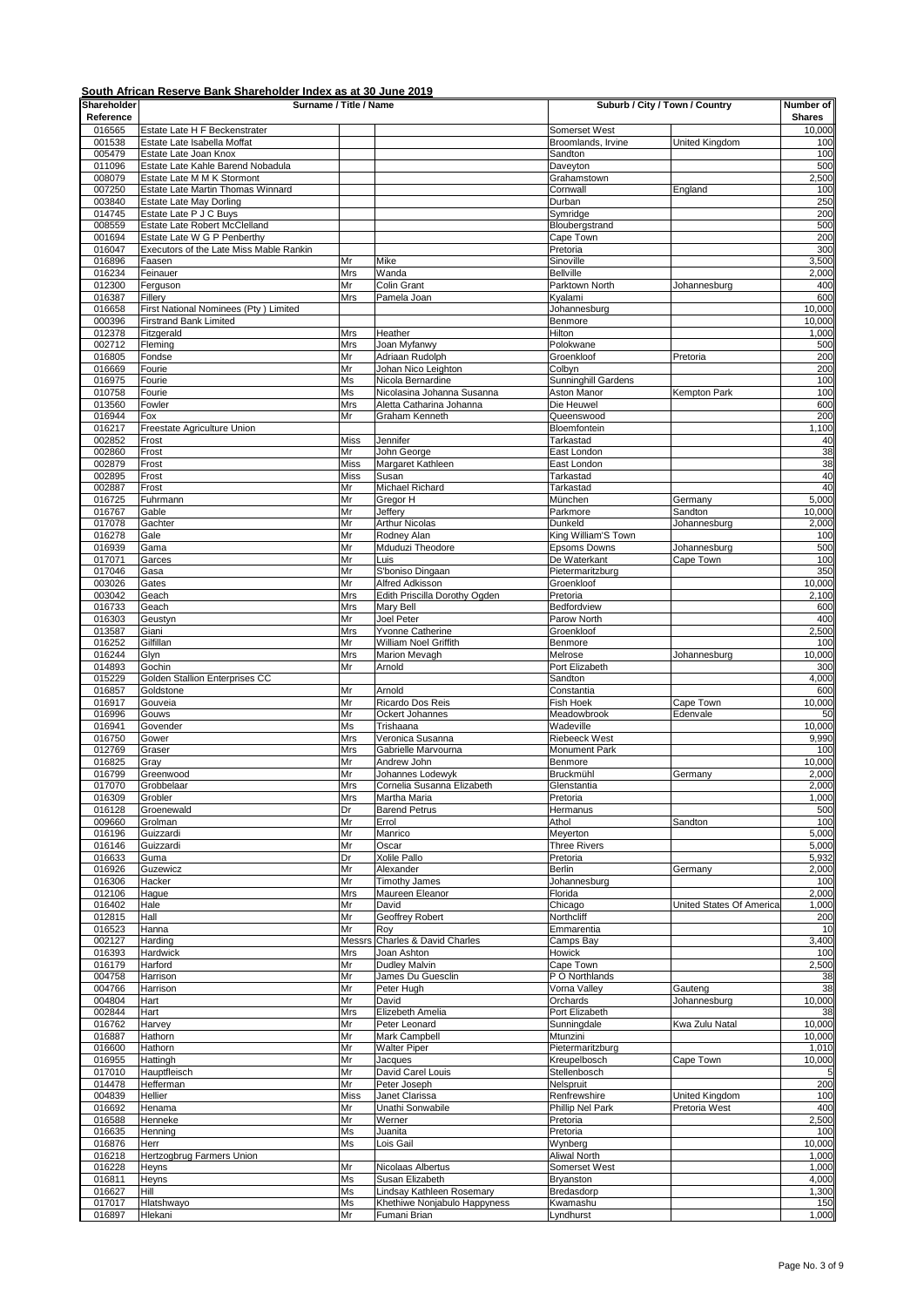| Shareholder<br>Reference | Surname / Title / Name                                   |                    |                                              | Suburb / City / Town / Country         |                          | Number of<br><b>Shares</b> |
|--------------------------|----------------------------------------------------------|--------------------|----------------------------------------------|----------------------------------------|--------------------------|----------------------------|
| 016795                   | Hlope-Mazibuko                                           | Mrs                | Hlobsile                                     | Wilgeheuwel                            | Johannesburg             | 400                        |
| 016193                   | Hoffmann                                                 | Mr                 | Martin Ludwig                                | Le Domaine                             | Kzn                      | 10,000                     |
| 016777                   | Hoffmann                                                 | Mr                 | Werner                                       | Upington                               |                          | 430                        |
| 016853<br>016653         | Holmes<br>Hörstmann                                      | Mr<br><b>Miss</b>  | lan Graham<br>Amelia                         | Dunkeld<br>Lutzville                   | Johannesburg             | 10,000<br>5,466            |
| 016502                   | Howard                                                   | Mrs                | Patricia Ann                                 | Adelaide                               | Eastern Cape             | 10,000                     |
| 017081                   | Huang                                                    | Mr                 | Yi Feng                                      | Sunninghill                            |                          | 2,000                      |
| 016697<br>016321         | Hugo<br>Hugo                                             | Mr<br>Mrs          | Carel Johannes<br>Malinda                    | Wingate Park<br>Newlands               |                          | 1,000<br>100               |
| 016423                   | Hunter                                                   | Ms                 | Catherine Anne                               | Yellow Wood Park                       | Durban                   | 1,300                      |
| 016424                   | Hunter                                                   | <b>Miss</b>        | Heloise Alexandra                            | <b>Yellow Wood Park</b>                | Durban                   | 1,300                      |
| 016422<br>013056         | Hunter<br>Iceberg Holdings (Pty) Limited                 | Mr                 | lan Gordon                                   | Yellow Wood Park<br>Lynnwood           | Durban<br>Pretoria       | 1,300<br>50                |
| 016137                   | Iffland                                                  | <b>Miss</b>        | Gillian Catherine                            | Farnham                                | Surrey, England          | 5,500                      |
| 016138                   | Iffland                                                  | Mr                 | Steven                                       | Dan Pienaar                            | Bloemfontein             | 5,500                      |
| 017056<br>006734         | Intuthuko Investments (Pty) Ltd<br>Irvine-Smith          | Dr                 | <b>Bruce</b>                                 | Pretoria<br>Bryanston                  |                          | 10,000                     |
| 016607                   | <b>IS Trust</b>                                          |                    |                                              | Bryanston                              |                          | 10,000                     |
| 016796                   | Ismail                                                   | Mr                 | Mahomed Shiraz                               | Dundee                                 | Kwa-Zulu Natal           | 10,000                     |
| 016642<br>016543         | J P Landman Trust<br>J Rabie & P J Arnot: The Nook Trust |                    |                                              | <b>Auckland Park</b><br>Constantia     |                          | 200<br>333                 |
| 004952                   | Jackson                                                  | Mr                 | <b>Henry Charles</b>                         | Stellenbosch                           |                          | 100                        |
| 016386                   | Jacobs                                                   | Mr                 | Adam Johannes                                | Clubview                               |                          | 500                        |
| 014079<br>016823         | Jacobs<br>Jacobs                                         | Mr<br>Mr           | Pieter Daniel<br>Pieter Schalk               | Pietersburg<br>Westgate                |                          | 100<br>700                 |
| 017007                   | Jacobs                                                   | Mr                 | Salomon Jacobus                              | Nelspruit                              |                          | 400                        |
| 004987                   | Jacobs                                                   | Mr                 | Windsor                                      | Centrahil                              | Port Elizabeth           | 200                        |
| 016429                   | Jansen van Rensburg                                      | Mrs                | Julia                                        | Mossel Bay                             |                          | 500                        |
| 016924<br>010421         | Jarson<br>Jeewa                                          | Mr<br>Mr           | Aaron<br>Imtiaz Cassim                       | California<br>Durban                   | United States Of America | 100<br>200                 |
| 005061                   | John Michael Hansen Scholarship Trust                    |                    |                                              | Durban                                 |                          | 6,000                      |
| 016824                   | John Sayers Family Trust                                 |                    |                                              | Honeydew                               |                          | 400                        |
| 005118<br>011290         | Johnson<br>Jooste                                        | Mr<br>Mrs          | Leslie Clifford Bernarr<br>Wilhelmina        | Cape Town<br>Swellendam                |                          | 9,100<br>100               |
| 005185                   | Joubert                                                  | Mrs                | Elizabeth Christina                          | Jeffreys Bay                           |                          | 400                        |
| 016439                   | Joubert                                                  | Mr                 | George Rolland                               | Plettenberg Bay                        |                          | 10,000                     |
| 016500                   | Joubert                                                  | Mrs                | Lynette Barbara                              | Kew, Melbourne                         | Australia                | 100                        |
| 016599<br>016537         | Joubert<br>Joubert                                       | Mrs<br>Mr          | Lucia Jeanetta<br>Thornton Jeffrey           | Hillcrest<br>Hillcrest                 |                          | 9,750<br>10,000            |
| 016954                   | Juqu                                                     | Mr                 | Ati Sihle Wongalethu                         | Sundowner                              |                          | 1,300                      |
| 016950                   | Kalla                                                    | Mr                 | Sikander Abdul Razaak                        | Polokwane                              |                          | 350                        |
| 016960<br>017015         | Kannusamy<br>Kannusamy                                   | Mr<br>Ms           | Desigan<br>Shakilla                          | <b>Shallcross</b><br><b>Shallcross</b> | Durban<br>Durban         | 350<br>350                 |
| 016311                   | Kantor                                                   | Mr                 | <b>Brian Sydney</b>                          | Camps Bay                              | Cape Town                | 100                        |
| 009644                   | Kantor                                                   | Mr                 | lan                                          | Braamfontein                           |                          | 100                        |
| 016852                   | Kaplan                                                   | Mr                 | Allan                                        | Greenside                              |                          | 10,000<br>900              |
| 014311<br>014605         | Katz<br>Katz                                             | Mr<br>Mr           | Daniel Anthony<br>Joshua                     | Fresnaye<br>Fresnaye                   |                          | 100                        |
| 012327                   | Katz                                                     | Mr                 | Michael Paul                                 | Fresnaye                               |                          | 1,000                      |
| 014567                   | Katz                                                     | Mrs                | Sarah Rebecca                                | Fresnaye                               |                          | 200                        |
| 014559<br>016671         | Katz<br>Keller                                           | <b>Miss</b><br>Mrs | <b>Yvette Mary</b><br>Reinette Julia         | Fresnaye<br>Villiersdorp               |                          | 100<br>1,000               |
| 016129                   | Kellerman                                                | Mr                 | Cornelius Jacobus                            | Koringberg                             |                          | 100                        |
| 016285                   | Kellerman                                                | Mr                 | Cornelius Johannes                           | Cape Town                              |                          | 100                        |
| 016333<br>016742         | Keogh<br>Kgaswe                                          | Mrs<br>Mr          | Brenda<br>Walter                             | Faunasig<br>Mabeskraal                 |                          | 60<br>10,000               |
| 016973                   | Khanyetsi                                                | Mr                 | <b>Tseko Petrus</b>                          | Heidedal                               | <b>Bloemfontein</b>      | 200                        |
| 013528                   | King                                                     | Mrs                | Doreen Regina                                | Hurlingham Gardens                     | Sandton                  | 1,000                      |
| 016879                   | Kirk                                                     | Mr                 | David John                                   | Cape Town                              |                          | 100                        |
| 017053<br>016957         | Kirkness<br>Kistan                                       | Ms<br>Ms           | Ruth Isobel Ann<br>Simone                    | Ladysmith<br>Shallcross                | Durban                   | 2,000<br>350               |
| 016178                   | Klopper                                                  | Mr                 | David Johannes                               | Wingate Park                           |                          | 10                         |
| 016594                   | Kock                                                     | Mr                 | Michael Albertus                             | Pretoria                               |                          | 100                        |
| 016729<br>016464         | Koeniba Investments (Pty) Limited<br>Konar               | Dr                 | Deenadayalen                                 | Swellendam<br><b>Hyde Park</b>         | Sandton                  | 10,000<br>10,000           |
| 016842                   | Koopoosamy                                               | <b>Miss</b>        | Premidevi                                    | Benoni                                 |                          | 1,000                      |
| 013765                   | Kreuger                                                  | Mr                 | Frank                                        | Durban                                 |                          | 100                        |
| 016765<br>010502         | Kriel<br>Kriel                                           | Mr<br>Mrs          | Chris Conradie<br>Hilda Barbara              | Groenkloof<br>Pretoria                 | Pretoria                 | 10,000<br>400              |
| 016741                   | Kruger                                                   | Mr                 | Francois                                     | Robertson                              |                          | 533                        |
| 016512                   | Kruger                                                   | Ms                 | Gail                                         | Waterkloof                             |                          | 2,500                      |
| 016740<br>016335         | Kruger                                                   | Mr<br>Mrs          | Jaques<br>Linda                              | Die Boord<br>Phalaborwa                |                          | 533<br>60                  |
| 016739                   | Kruger<br>Kruger                                         | Mr                 | Pierre                                       | Stellenbosch                           |                          | 534                        |
| 016345                   | Krynauw                                                  | Mrs                | Aletta Francina                              | Wilderness                             |                          | 10,000                     |
| 016851                   | Krzyzanowski                                             | Mr                 | Mikolaj                                      | Protea Park                            |                          | 9,800                      |
| 016962<br>016460         | Kuhn<br>Kuhn                                             | Mr<br>Mr           | Fabian Selwyn Lucian<br>Hermanus Christoffel | Durbanville<br>Johannesburg            |                          | 1,000<br>100               |
| 016778                   | Kupane                                                   | Mr                 | Lloyd Molefi                                 | Orlando                                | Gauteng                  | 7,500                      |
| 016250                   | Kynge                                                    | Mrs                | Augusta Pauline Foster                       | Northallerton, North Yorkshire England |                          | 400                        |
| 016728<br>016808         | Laäs<br>Lane                                             | Mr<br>Ms           | André Otto<br>Brenda Sharon                  | Sunnyside<br>Constantia                |                          | 9,515<br>200               |
| 016525                   | Lang                                                     | Mr                 | Gil Isaac                                    | Houghton                               |                          | 400                        |
| 016718                   | Lang                                                     | Mr                 | Michael                                      | Dorsten                                | Germany                  | 10,000                     |
| 014532                   | Lang                                                     | Mr                 | Nicholas Hendrik                             | Bothasig                               |                          | 10,000                     |
| 016770<br>005630         | Lawal<br>awrence                                         | Mr<br>Mr           | Sulaiman<br>David Martin                     | Honeydew<br>Parklands                  |                          | 600<br>1,000               |
| 016752                   | Layer                                                    | Mrs                | Claudia                                      | Gräfelfing                             | Germany                  | 10,000                     |
| 015334                   | Le Roux                                                  | Dr                 | <b>Frederick Holmes</b>                      | Modimolle                              |                          | 200                        |
| 015407<br>016828         | Le Roux<br>Leach                                         | Mr<br>Mr           | Johannes Abraham<br>Edward                   | Wingate Park<br>Menlo Park             |                          | 600<br>200                 |
| 016734                   | Leeman                                                   | Mr                 | <b>Brian Peter</b>                           | Lynnwood Ridge                         |                          | 200                        |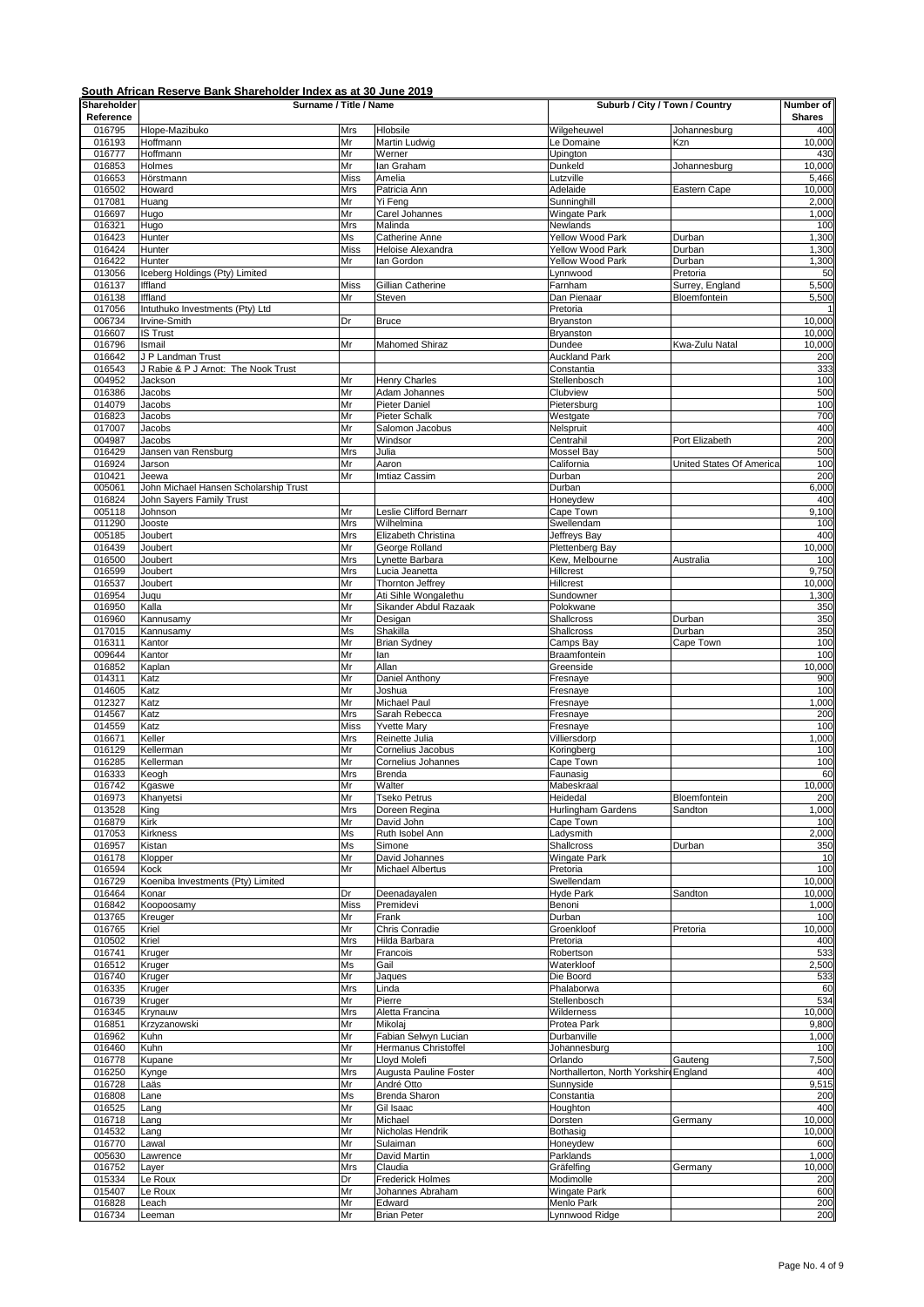| Shareholder      | Surname / Title / Name               |                   |                                                 | Suburb / City / Town / Country |                      | Number of       |
|------------------|--------------------------------------|-------------------|-------------------------------------------------|--------------------------------|----------------------|-----------------|
| Reference        |                                      |                   |                                                 |                                |                      | <b>Shares</b>   |
| 014494<br>016987 | Lemmon<br>Leoka                      | Mr<br>Dr          | Dennis Eugene<br>Bathabile                      | Nelspruit<br>Athol             |                      | 200<br>1,000    |
| 014192           | Levitt                               | Dr                | Charlie Maurice                                 | Mellville                      |                      | 100             |
| 017018           | Lindsay                              | <b>Miss</b>       | Catherine Sarah                                 | Paris                          | France               | 5,000           |
| 016530           | Lindsay                              | <b>Miss</b>       | Marylynn Elizabeth Claire                       | Rondebosch                     |                      | 10,000          |
| 017019<br>016261 | Lindsay                              | <b>Miss</b><br>Mr | Olivia Claire<br>Victor Bertrand                | Paris<br>Nazareth              | France<br>Middelburg | 5,000<br>100    |
| 005762           | Lipschitz<br>Lloyd                   | Mr                | Carleton Gore                                   | Rondebosch                     | Cape Town            | 200             |
| 016781           | Lloyd                                | Mr                | Simon                                           | Stilbaai                       |                      | 1,000           |
| 016166           | Lombard                              | Prof              | Johannes Anthonie                               | Knysna                         |                      | 10              |
| 013145           | Lormar Development and Financing CC  |                   |                                                 | Middelburg                     |                      | 1,300           |
| 016893<br>016521 | Lottering<br>Lowenthal               | Ms<br>Mr          | Marie<br>Norman Dror                            | Hoedspruit<br>Marshalltown     |                      | 10,000<br>9,500 |
| 016522           | Lowenthal                            | Mr                | Ronald Yadin                                    | Marshalltown                   |                      | 6,900           |
| 016788           | Lubbe                                | Mr                | Johannes Willem                                 | Brooklyn                       |                      | 200             |
| 011029           | Lyons                                | Mr                | William Joseph                                  | Standerton                     |                      | 200             |
| 016902           | Maakal                               | Mr                | Christo                                         | Welgemoed                      |                      | 2,715           |
| 016994<br>016908 | Mabeba<br>Mabika                     | Mr<br>Ms          | Setshene Emmanuel<br>Fifi Martha                | Polokwane<br>Clarina           |                      | 1,420<br>205    |
| 016773           | Mabin                                | Mr                | David James                                     | Tableview                      | Cape Town            | 500             |
| 016932           | Mabula                               | Mr                | Rakebegile                                      | Raslouw                        |                      | 1,014           |
| 005932           | Mac William                          | Mr                | lan Russell                                     | <b>Houghton Estate</b>         | Johannesburg         | 300             |
| 016350           | Madonel Kaap Close Corporation       |                   |                                                 | Uvongo                         |                      | 10,000          |
| 016937<br>016865 | Mahlangu<br>Mahlangu                 | Mr<br>Mr          | Itumeleng<br>Jabu Lucas                         | Elardus Park<br>Mabopane       |                      | 8,560<br>50     |
| 016670           | Mahlangu                             | <b>Miss</b>       | Thandeka Kamogelo                               | Faerie Glen                    |                      | 2,500           |
| 016472           | Mahomed                              | Mrs               | Hawa                                            | Witbank                        |                      | 200             |
| 016373           | Makda                                | Mr                | Yahya                                           | Alberton                       |                      | 5,000           |
| 016833           | Makhanya                             | Mr                | <b>Brian Andile</b>                             | Lawley Ext 1                   |                      | 120             |
| 016894<br>011738 | Makhina<br>Malan                     | Mr<br>Mr          | Ranthotse Mishack<br><b>Charles Terence</b>     | Mamelodi West<br>Rivonia       |                      | 7,285<br>400    |
| 011703           | Malan                                | Mr                | Gareth Kevin                                    | Onrus                          | Hermanus             | 400             |
| 009121           | Malan                                | Mr                | Jacques Deetlefs                                | Rosslyn                        |                      | 150             |
| 011711           | Malan                                | <b>Miss</b>       | Tamryn Ann                                      | Westville                      |                      | 400             |
| 016977           | Malatjie                             | Ms                | Louisa Izimangaliso                             | Boordfontein                   |                      | 6,504           |
| 016447<br>016942 | Maltz<br>Mamahlodi                   | Mr<br>Mr          | Lionel<br>Marang Tebogo                         | Senderwood<br>Pretoria North   |                      | 100<br>3,290    |
| 016947           | Manyala                              | Mr                | Benny                                           | Johannesburg                   |                      | 1,500           |
| 017005           | Mapasa                               | Mr                | Floyd Lubabalo                                  | Olievenhoutbosch Ext 36        | Centurion            | 1,000           |
| 016904           | Maphangwa                            | Mr                | Fholisani Adolphus                              | Thohoyandou                    |                      | 500             |
| 016698           | Marais                               | Mr                | André                                           | Clubview                       |                      | 500             |
| 016812<br>016410 | Marais<br>Marais                     | Mr<br>Mr          | Andre Du Randt<br><b>Charles Piere Francois</b> | Vergesig<br>Glenhazel          | Durbanville          | 4,000<br>4,600  |
| 011266           | Maré                                 | Mr                | Daniel Jacobus                                  | Fontainebleau                  | Johannesburg         | 100             |
| 009415           | Maritz                               | Mr                | De Villiers                                     | George                         |                      | 200             |
| 013137           | Maritz                               | Mr                | <b>Edmund Samuel</b>                            | Middelburg                     |                      | 1,000           |
| 016602           | Marsland                             | Mr                | Tim                                             | Randpark Ridge                 |                      | 100             |
| 014087<br>016923 | Martins<br>Masanabo                  | Mrs<br>Ms         | Susanna Christina<br>Mbatjazwa Letty Telma      | Florida<br>Mathyszenloop       |                      | 300<br>185      |
| 016793           | Masango                              | Mr                | Doctor Samuel                                   | Yeoville                       | Empumalanga          | 10              |
| 017014           | Maseko                               | Mr                | Nkosinathi Innocent                             | Empumalanga                    |                      | 350             |
| 016976           | Mashaba                              | Mr                | Dumisani Terrence                               | Secunda                        |                      | 600             |
| 017063           | Mashabela                            | Mr                | Rasikele Gabriel                                | Driekop                        |                      | 100             |
| 016789<br>016998 | Mashegoane<br>Mashiangako            | Mr<br>Mr          | Thabo<br>Jabulani Joseph                        | Wendywood<br>Soshanguve        | Sandton              | 400<br>1,000    |
| 017003           | Masilela                             | Mr                | Zanele Simon                                    | Middelburg                     | Mpumalanga           | 500             |
| 016699           | Masindi                              | Mr                | Thivhonali Lazarus                              | Pretoria                       |                      | 1,000           |
| 016566           | Mason                                | Ms                | Katherine Joan                                  | <b>Auckland Park</b>           |                      | 10,000          |
| 016936           | Masondo                              | Mr                | Nkululeko Hopewell                              | Inanda Newtown                 |                      | 600             |
| 016338           | Massyn<br>Master of the High Court - | Mr                | Pieter Hendrik                                  | Mooikloof<br>Cape Town         |                      | 10,000          |
| 016242<br>016927 | Mathaba                              | Mr                | Mawetse Cliff                                   | Tembisa                        |                      | 1,000<br>1,000  |
| 016940           | Mathaba                              | Mr                | Tsibiso Ramapulana                              | Tembisa                        |                      | 410             |
| 017030           | Mathonsi                             | Mr                | Kurisani Gershon                                | Malamulele                     |                      | 50              |
| 017041           | Matladi                              | Mr                | Joseph Mohahabo                                 | Seshego                        |                      | 70              |
| 016803<br>016702 | Matloa<br>Matsau                     | Mr<br>Mrs         | Thokwana Josias<br>Zodwa Reshoketsoe            | Polokwane North<br>Faerie Glen |                      | 20<br>1,000     |
| 016668           | Matshane                             | Ms                | <b>Olaotse Praise</b>                           | Centurion                      |                      | 2,858           |
| 016985           | Mbona                                | Ms                | Nokulunga                                       | Gezina                         | Pretoria             | 100             |
| 016616           | Mboweni                              | Mr                | <b>Tito Titus</b>                               | Killarney                      |                      | 10,000          |
| 016405           | Meades                               | Mr                | David Jacobus                                   | Ferreirasdorp                  |                      | 300             |
| 016479<br>001325 | Meades                               | Mr<br>Mrs         | David Jacobus<br>Irene Elizabeth                | Helderberg<br>Pinelands        |                      | 1,100<br>400    |
| 017082           | Meintjes<br>Menze                    | Prof              | Volker-Lorenz                                   | <b>Budapest</b>                | Hungary              | 1,400           |
| 001368           | Metal Industries Group Pension Fund  |                   |                                                 | Johannesburg                   |                      | 300             |
| 016751           | Meyer                                | Dr                | Anton                                           | Gräfelfing                     | Germany              | 10,000          |
| 016601           | Meyer                                | Mr                | Hendrik                                         | Summerstrand                   |                      | 10,000          |
| 013501<br>016970 | Meyer                                | Mrs               | Lizzie<br>Sally                                 | Uvongo<br>Wellington           |                      | 100             |
| 016948           | Meyer<br>Mhlambi                     | Mrs<br>Mr         | Thuso Dumisani Mpho                             | Ferndale                       | Randburg             | 700<br>100      |
| 001422           | Miles                                | Mrs               | Merle                                           | Cathcart                       |                      | 400             |
| 001449           | Miller                               | Mrs               | Mary Florence                                   | Peterborough                   | Nothamptonshire      | 100             |
| 016343           | Miller                               | Mrs               | Rosemary Alyson                                 | Westdene                       |                      | 8,100           |
| 001465           | Miller                               | Mrs               | Rosemary Marjorie                               | Barberton                      |                      | 800             |
| 016441<br>016800 | Milstein<br>Miltz                    | Mr<br>Mr          | Eylon Jehuda<br>Bryan Aaron                     | Ramat-Efal<br>Troyeville       | Israel               | 10,000<br>8,500 |
| 011118           | Misra                                | Mr                | Bhijeshwar                                      | <b>Clare Estate</b>            | Durban               | 750             |
| 016783           | Miya                                 | Mr                | Sifiso Ishmael Emmanuel                         | Soweto                         | P.O. Kwa-Xuma        | 200             |
| 016822           | Mkwanazi                             | Mr                | Kabelo Eugene                                   | <b>Ikageng Location</b>        |                      | 416             |
| 016931           | Mlati                                | Mr                | Malavi Clifford                                 | Pretoria                       |                      | 2,000           |
| 017044<br>016814 | Mngwenya<br>Mnyande                  | Mr<br>Dr          | Tebogo David<br>Monde                           | Suiderberg<br>Wierda Park      | Pretoria             | 400<br>500      |
|                  |                                      |                   |                                                 |                                |                      |                 |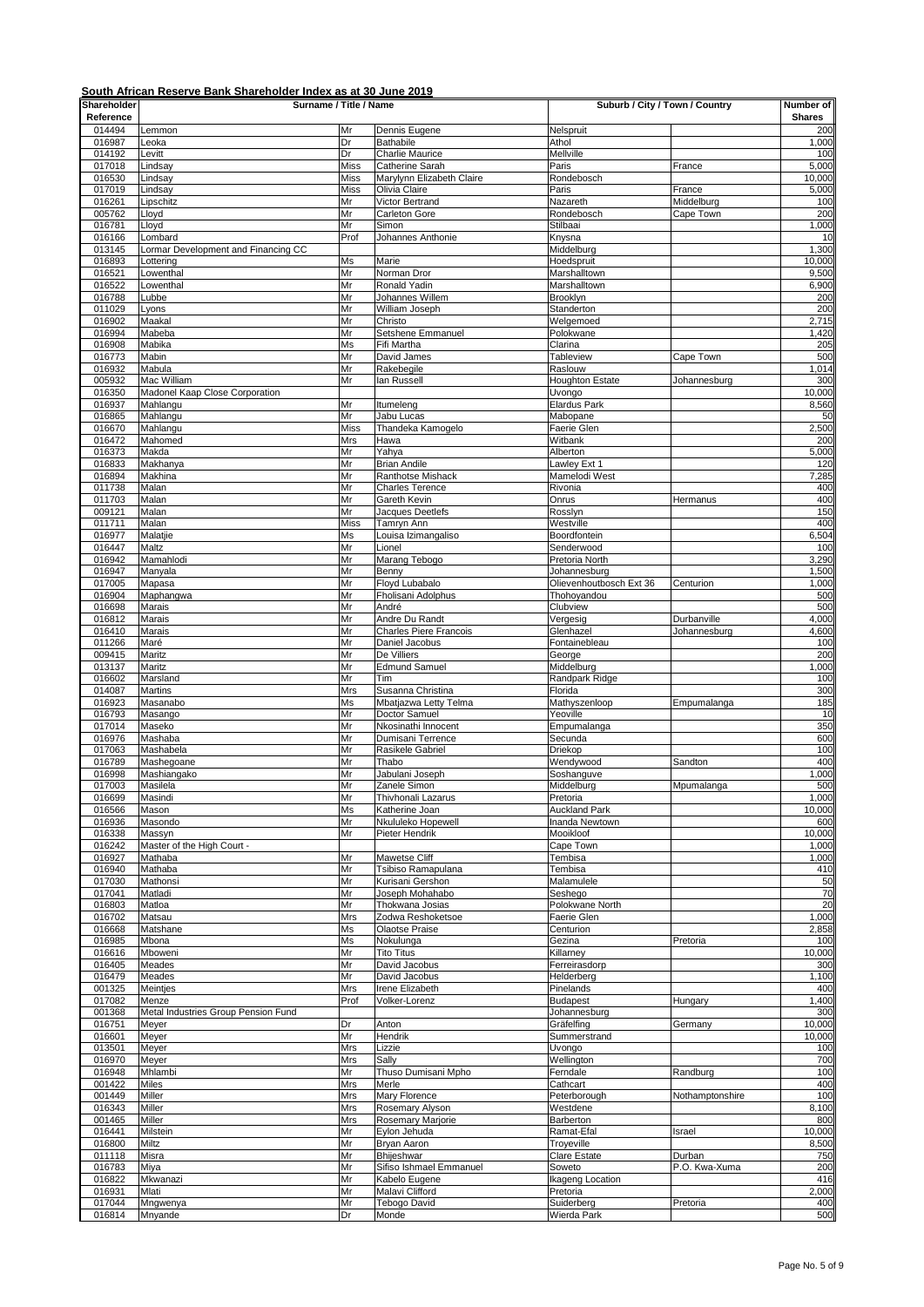| 016964<br>Bochabela<br>Mangaung<br>Mofokeng<br>Mr<br>Majwang Jacob<br>Mr<br>016972<br>Paseka Jeremia<br>Ratanda<br>Heidelberg<br>Mofokeng<br>016790<br>Mr<br>Mogale<br>Seleka Mishack<br>Gateway<br>017016<br>Mogamy<br>Ms<br>Casariee<br>Queensburgh<br>001546<br>Moggridge<br><b>Miss</b><br>Constance Ann<br>Pietermaritzburg<br>016870<br>Mogorosi<br>Mr<br>Itumeleng Kerebotswe Simon<br>Marshalltown<br>016910<br>Mokgabudi<br>Ms<br>Maggie Margaret<br>Soshanguve<br>016984<br>Mokgahla<br><b>Nells Dipuo</b><br>Mr<br>Trichardtsdal<br>016757<br>Mokgoatjane<br>Mr<br>Ntumisheng Don<br>The Tramshed<br>Pretoria<br>017000<br>Mokwatedi<br>Mr<br>Nkoana Evans<br>Pimville<br>Soweto<br>Mr<br>016997<br>Molefe<br>Lazarus Kalushi<br>Kwa-Mhlanga<br>016971<br>Molepo<br>Mr<br><b>Mmaleke Evans</b><br>Pretoria<br>016637<br>Mollo<br>Mr<br>Sunninghill<br>Sandton<br>Joseph<br>017008<br>Ms<br>Monareng<br>Yvonne<br>Pietermaritzburg<br>Mr<br>016946<br>Moodley<br>Dhimal<br>Umzinto<br>016878<br>Mr<br>Ga-Rankuwa<br>More<br>Japhta Dibetla Isaac<br>016736<br>Dr<br>Morkar<br>Niraj<br>East London<br>Morshead Securities (Pty) Limited<br>011851<br>Bedfordview<br>016703<br>Mosako<br>Mr<br>Kgopotso<br>Halfway House<br>017064<br>Moselana<br>Mrs<br><b>Diketso Basley</b><br>Ebony Park<br>Midrand<br>016628<br>Mostert<br>Mr<br>Marius Lund<br>Lynnwood Ridge<br>017065<br>Motloutsi<br>Miss<br>Mohube Lucy<br>Belfast<br>016550<br>Mr Joe van Zyl as Trustee of the Burmilla Trust<br>Bedfordview<br>Mr P F J de Vos Hugo: Trustee the Pieter<br><b>Menlo Park</b><br>016418<br>Hugo Trust (IT 248/97)<br><b>MS Family Trust</b><br>016817<br>Glenstantia<br>Mr<br>016930<br>Msipha<br>Kudupane Aaron<br>Sebokeng<br>016826<br>Dr<br>Mueller<br>Roland<br>Augsburg<br>Germany<br>Mr<br>016459<br>Muller<br><b>Fraser David</b><br>Weltevreden Park<br>016189<br>Mr<br><b>Lloyd Craig</b><br>Faerie Glen<br>Munday<br>016909<br>Murfin<br>Mrs<br>Babara Jean<br>Wierda Park<br>015318<br>Murie<br>Mrs<br>Gillian Edith<br>Kloof<br>017062<br>Murrel<br>Mr<br>Craig Jonnathan<br>Northcliff<br>015490<br>Conrad Hodsdon<br>Woodstock<br>Murrey<br>Mr<br>Cape Town<br>015504<br>Miss<br>Hilton<br>Murrey<br>Frances<br>016442<br>Murrey<br>Mr<br>Michael Philip Hodsdon<br>Applecross<br>Australia<br>016961<br>Mushi<br>Mr<br>Tebogo Enoch<br>Quellerina<br>Thembisa Selda<br>015474<br>Mushipe<br><b>Miss</b><br>New Brighton<br>016792<br>Mr<br>Rudzani Daniel<br>Mutsila<br>Thohoyandou<br>Limpopo<br>017059<br>Myeni<br>Ms<br>Phuthela Jane<br>Mokopane<br>016986<br>Birchacres Ext 38<br>Mzomba<br>Miss<br>Vuyokazi<br>Kempton Park<br>016913<br>Mr<br>Gerard<br>Eldorado Park Ext 4<br>Naidoo<br>Mr<br>Umhlali<br>013714<br>Naidu<br>Devendra<br>016951<br>Naidu<br>Mr<br>Sira Jayendra<br>Reservoir Hills<br>Durban<br>004243<br>Naude<br>Mr<br>Groenkloof<br>Daniel<br>016768<br>Mr<br>Ndaba<br>Yandisa<br>Sunnyside<br>Pretoria<br>017020<br>Ndlovu<br>Ms<br>Mbalenhle Sethabile<br>Crystal Park<br>016198<br>Nedcor Limited<br>Johannesburg<br>016819<br>Mr<br>Craighall<br>Nel<br>Thomas<br>016480<br>Nelson Mandela Children's Fund<br><b>Highlands North</b><br>016906<br>Netshiomvani<br>Thohoyandou<br>Ms<br>Halatedzi<br>016993<br>Mr<br>Nndamuleni Gerson<br>Netshisaulu<br>Centurion<br>Mr<br>017069<br>Nevhulaudzi<br>Rendani Kennedy<br>Sinoville<br>016847<br>Newman JR<br>Mr<br>Theodore R<br>United States Of America<br>017055<br>Ching Yeung<br>Mr<br>Rivonia<br>Ng<br>016889<br>Mr<br>Ngoepe<br>Makgabo Justice<br>Midrand<br>004383<br>Nicholson<br>Mrs<br>Vanessa Rosalind<br>Chalfont St. Giles, Bucks<br>United Kingdom<br>016704<br>Njamela<br>Mr<br>Mzimkulu<br>Wierda Park<br>016791<br>Nkhumise<br>Mmapoulo Lindah<br>Soshanguve<br>Miss<br>016861<br>Nkolwana<br>Mr<br>Nelson Siyabulela<br>Thaba Tshwane<br>016700<br>Nkuna<br>Mr<br>Mukelani Justice<br>Moreleta Park<br>017025<br>Nkuna Equity (Pty)Ltd<br>Marshalltown<br>016284<br>Nobadula<br>Nomayeza Marygold<br>Daveyton<br>Mrs<br>016886<br>Mr<br>Kgomotso<br>Soshanguve<br>Nonyane<br>016785<br>Noordman<br>Mr<br>Christiaan Antonie<br>Somerset Mall<br>016216<br>Northcroft<br>Mr<br>lan Walter<br>Dunvegan<br>Edenvale<br>016721<br>Ntsekalle<br>Mr<br>Lebohang<br>Motsethabong Location<br>Welkom<br>Mr<br>016701<br>Ntshabele<br>Maune Malesela Moses<br>Centurion<br>004413<br>Nyman<br>Mr<br>Peter<br>Knysna<br>Deon Francios<br>016727<br>Humansdorp<br>Oelofse<br>Rev<br>016776<br>Omar<br>Mr<br>Shehzad<br>Laudium<br>Pretoria<br>016646<br>Ms<br>Noluthando Dorian<br>Rivonia<br>Orleyn<br>016918<br>Somerset West<br>Oscroft<br>Mr<br>Jonathan<br>Cape Town<br>016575<br>Ms<br>Ovenstone<br>Anthea<br>Tokai<br>013374<br>P A E (Proprietary) Limited<br>Cramerview<br>Maria Gloudina<br>016875<br>Page<br>Mrs<br>Centurion<br>016874<br>Mr<br>Johannes Lodewicus<br>Centurion<br>Page<br>016177<br>Pansegrouw<br>Mr<br>Christiaan Rudolf<br>Durbanville<br>Cape Town<br>016705<br>Parker<br>Mr<br>Zafar Ali<br>Pretoria<br>016651<br>Parsons<br>Prof<br>Raymond Whitmore Knighton<br>Parkhurst<br>014877<br>Patchitt<br>Michael John<br>Parktown<br>Mr<br>Devyani Girish & Saurabh Girish<br>016408<br>Patel<br>Messrs<br>Bombay<br>India<br>Pedlar<br>016172<br>Mrs<br>Jean Fehrsen<br>Greenside<br>016625<br>Pettifer<br>John William<br>Kensington<br>Mr<br>017052<br>Phalatse<br>Mrs<br>Baby Mmasediko<br>Akasia<br>017049<br>Phalatse<br>Ms<br>Masego<br>Akasia<br>Molefe Daniel<br>Akasia<br>017051<br>Phalatse<br>Mr<br>016969<br>Mr<br>Selepe Mpho<br>Ferndale<br>Phetla<br>Randburg<br><b>Auckland Park</b><br>016484<br>Philippus De Witt (Pty) Limited | 10,000<br>016928<br>Phillips<br>Mr<br>Angelo Wayde<br><b>Elsies River</b><br>Cape Town<br>017023<br>Mr<br>Mkhuhlu<br>Phiri<br>Tshepo | Shareholder<br>Reference | Surname / Title / Name |    |       | Suburb / City / Town / Country |  | Number of<br><b>Shares</b> |
|-------------------------------------------------------------------------------------------------------------------------------------------------------------------------------------------------------------------------------------------------------------------------------------------------------------------------------------------------------------------------------------------------------------------------------------------------------------------------------------------------------------------------------------------------------------------------------------------------------------------------------------------------------------------------------------------------------------------------------------------------------------------------------------------------------------------------------------------------------------------------------------------------------------------------------------------------------------------------------------------------------------------------------------------------------------------------------------------------------------------------------------------------------------------------------------------------------------------------------------------------------------------------------------------------------------------------------------------------------------------------------------------------------------------------------------------------------------------------------------------------------------------------------------------------------------------------------------------------------------------------------------------------------------------------------------------------------------------------------------------------------------------------------------------------------------------------------------------------------------------------------------------------------------------------------------------------------------------------------------------------------------------------------------------------------------------------------------------------------------------------------------------------------------------------------------------------------------------------------------------------------------------------------------------------------------------------------------------------------------------------------------------------------------------------------------------------------------------------------------------------------------------------------------------------------------------------------------------------------------------------------------------------------------------------------------------------------------------------------------------------------------------------------------------------------------------------------------------------------------------------------------------------------------------------------------------------------------------------------------------------------------------------------------------------------------------------------------------------------------------------------------------------------------------------------------------------------------------------------------------------------------------------------------------------------------------------------------------------------------------------------------------------------------------------------------------------------------------------------------------------------------------------------------------------------------------------------------------------------------------------------------------------------------------------------------------------------------------------------------------------------------------------------------------------------------------------------------------------------------------------------------------------------------------------------------------------------------------------------------------------------------------------------------------------------------------------------------------------------------------------------------------------------------------------------------------------------------------------------------------------------------------------------------------------------------------------------------------------------------------------------------------------------------------------------------------------------------------------------------------------------------------------------------------------------------------------------------------------------------------------------------------------------------------------------------------------------------------------------------------------------------------------------------------------------------------------------------------------------------------------------------------------------------------------------------------------------------------------------------------------------------------------------------------------------------------------------------------------------------------------------------------------------------------------------------------------------------------------------------------------------------------------------------------------------------------------------------------------------------------------------------------------------------------------------------------------------------------------------------------------------------------------------------------------------------------------------------------------------------------------------------------------------------------------------------------|--------------------------------------------------------------------------------------------------------------------------------------|--------------------------|------------------------|----|-------|--------------------------------|--|----------------------------|
|                                                                                                                                                                                                                                                                                                                                                                                                                                                                                                                                                                                                                                                                                                                                                                                                                                                                                                                                                                                                                                                                                                                                                                                                                                                                                                                                                                                                                                                                                                                                                                                                                                                                                                                                                                                                                                                                                                                                                                                                                                                                                                                                                                                                                                                                                                                                                                                                                                                                                                                                                                                                                                                                                                                                                                                                                                                                                                                                                                                                                                                                                                                                                                                                                                                                                                                                                                                                                                                                                                                                                                                                                                                                                                                                                                                                                                                                                                                                                                                                                                                                                                                                                                                                                                                                                                                                                                                                                                                                                                                                                                                                                                                                                                                                                                                                                                                                                                                                                                                                                                                                                                                                                                                                                                                                                                                                                                                                                                                                                                                                                                                                                                                                                           |                                                                                                                                      |                          |                        |    |       |                                |  | 150                        |
|                                                                                                                                                                                                                                                                                                                                                                                                                                                                                                                                                                                                                                                                                                                                                                                                                                                                                                                                                                                                                                                                                                                                                                                                                                                                                                                                                                                                                                                                                                                                                                                                                                                                                                                                                                                                                                                                                                                                                                                                                                                                                                                                                                                                                                                                                                                                                                                                                                                                                                                                                                                                                                                                                                                                                                                                                                                                                                                                                                                                                                                                                                                                                                                                                                                                                                                                                                                                                                                                                                                                                                                                                                                                                                                                                                                                                                                                                                                                                                                                                                                                                                                                                                                                                                                                                                                                                                                                                                                                                                                                                                                                                                                                                                                                                                                                                                                                                                                                                                                                                                                                                                                                                                                                                                                                                                                                                                                                                                                                                                                                                                                                                                                                                           |                                                                                                                                      |                          |                        |    |       |                                |  | 100                        |
|                                                                                                                                                                                                                                                                                                                                                                                                                                                                                                                                                                                                                                                                                                                                                                                                                                                                                                                                                                                                                                                                                                                                                                                                                                                                                                                                                                                                                                                                                                                                                                                                                                                                                                                                                                                                                                                                                                                                                                                                                                                                                                                                                                                                                                                                                                                                                                                                                                                                                                                                                                                                                                                                                                                                                                                                                                                                                                                                                                                                                                                                                                                                                                                                                                                                                                                                                                                                                                                                                                                                                                                                                                                                                                                                                                                                                                                                                                                                                                                                                                                                                                                                                                                                                                                                                                                                                                                                                                                                                                                                                                                                                                                                                                                                                                                                                                                                                                                                                                                                                                                                                                                                                                                                                                                                                                                                                                                                                                                                                                                                                                                                                                                                                           |                                                                                                                                      |                          |                        |    |       |                                |  | 100                        |
|                                                                                                                                                                                                                                                                                                                                                                                                                                                                                                                                                                                                                                                                                                                                                                                                                                                                                                                                                                                                                                                                                                                                                                                                                                                                                                                                                                                                                                                                                                                                                                                                                                                                                                                                                                                                                                                                                                                                                                                                                                                                                                                                                                                                                                                                                                                                                                                                                                                                                                                                                                                                                                                                                                                                                                                                                                                                                                                                                                                                                                                                                                                                                                                                                                                                                                                                                                                                                                                                                                                                                                                                                                                                                                                                                                                                                                                                                                                                                                                                                                                                                                                                                                                                                                                                                                                                                                                                                                                                                                                                                                                                                                                                                                                                                                                                                                                                                                                                                                                                                                                                                                                                                                                                                                                                                                                                                                                                                                                                                                                                                                                                                                                                                           |                                                                                                                                      |                          |                        |    |       |                                |  | 350                        |
|                                                                                                                                                                                                                                                                                                                                                                                                                                                                                                                                                                                                                                                                                                                                                                                                                                                                                                                                                                                                                                                                                                                                                                                                                                                                                                                                                                                                                                                                                                                                                                                                                                                                                                                                                                                                                                                                                                                                                                                                                                                                                                                                                                                                                                                                                                                                                                                                                                                                                                                                                                                                                                                                                                                                                                                                                                                                                                                                                                                                                                                                                                                                                                                                                                                                                                                                                                                                                                                                                                                                                                                                                                                                                                                                                                                                                                                                                                                                                                                                                                                                                                                                                                                                                                                                                                                                                                                                                                                                                                                                                                                                                                                                                                                                                                                                                                                                                                                                                                                                                                                                                                                                                                                                                                                                                                                                                                                                                                                                                                                                                                                                                                                                                           |                                                                                                                                      |                          |                        |    |       |                                |  | 2,666<br>5,180             |
|                                                                                                                                                                                                                                                                                                                                                                                                                                                                                                                                                                                                                                                                                                                                                                                                                                                                                                                                                                                                                                                                                                                                                                                                                                                                                                                                                                                                                                                                                                                                                                                                                                                                                                                                                                                                                                                                                                                                                                                                                                                                                                                                                                                                                                                                                                                                                                                                                                                                                                                                                                                                                                                                                                                                                                                                                                                                                                                                                                                                                                                                                                                                                                                                                                                                                                                                                                                                                                                                                                                                                                                                                                                                                                                                                                                                                                                                                                                                                                                                                                                                                                                                                                                                                                                                                                                                                                                                                                                                                                                                                                                                                                                                                                                                                                                                                                                                                                                                                                                                                                                                                                                                                                                                                                                                                                                                                                                                                                                                                                                                                                                                                                                                                           |                                                                                                                                      |                          |                        |    |       |                                |  | 129                        |
|                                                                                                                                                                                                                                                                                                                                                                                                                                                                                                                                                                                                                                                                                                                                                                                                                                                                                                                                                                                                                                                                                                                                                                                                                                                                                                                                                                                                                                                                                                                                                                                                                                                                                                                                                                                                                                                                                                                                                                                                                                                                                                                                                                                                                                                                                                                                                                                                                                                                                                                                                                                                                                                                                                                                                                                                                                                                                                                                                                                                                                                                                                                                                                                                                                                                                                                                                                                                                                                                                                                                                                                                                                                                                                                                                                                                                                                                                                                                                                                                                                                                                                                                                                                                                                                                                                                                                                                                                                                                                                                                                                                                                                                                                                                                                                                                                                                                                                                                                                                                                                                                                                                                                                                                                                                                                                                                                                                                                                                                                                                                                                                                                                                                                           |                                                                                                                                      |                          |                        |    |       |                                |  | 500                        |
|                                                                                                                                                                                                                                                                                                                                                                                                                                                                                                                                                                                                                                                                                                                                                                                                                                                                                                                                                                                                                                                                                                                                                                                                                                                                                                                                                                                                                                                                                                                                                                                                                                                                                                                                                                                                                                                                                                                                                                                                                                                                                                                                                                                                                                                                                                                                                                                                                                                                                                                                                                                                                                                                                                                                                                                                                                                                                                                                                                                                                                                                                                                                                                                                                                                                                                                                                                                                                                                                                                                                                                                                                                                                                                                                                                                                                                                                                                                                                                                                                                                                                                                                                                                                                                                                                                                                                                                                                                                                                                                                                                                                                                                                                                                                                                                                                                                                                                                                                                                                                                                                                                                                                                                                                                                                                                                                                                                                                                                                                                                                                                                                                                                                                           |                                                                                                                                      |                          |                        |    |       |                                |  | 420                        |
|                                                                                                                                                                                                                                                                                                                                                                                                                                                                                                                                                                                                                                                                                                                                                                                                                                                                                                                                                                                                                                                                                                                                                                                                                                                                                                                                                                                                                                                                                                                                                                                                                                                                                                                                                                                                                                                                                                                                                                                                                                                                                                                                                                                                                                                                                                                                                                                                                                                                                                                                                                                                                                                                                                                                                                                                                                                                                                                                                                                                                                                                                                                                                                                                                                                                                                                                                                                                                                                                                                                                                                                                                                                                                                                                                                                                                                                                                                                                                                                                                                                                                                                                                                                                                                                                                                                                                                                                                                                                                                                                                                                                                                                                                                                                                                                                                                                                                                                                                                                                                                                                                                                                                                                                                                                                                                                                                                                                                                                                                                                                                                                                                                                                                           |                                                                                                                                      |                          |                        |    |       |                                |  | 2,000                      |
|                                                                                                                                                                                                                                                                                                                                                                                                                                                                                                                                                                                                                                                                                                                                                                                                                                                                                                                                                                                                                                                                                                                                                                                                                                                                                                                                                                                                                                                                                                                                                                                                                                                                                                                                                                                                                                                                                                                                                                                                                                                                                                                                                                                                                                                                                                                                                                                                                                                                                                                                                                                                                                                                                                                                                                                                                                                                                                                                                                                                                                                                                                                                                                                                                                                                                                                                                                                                                                                                                                                                                                                                                                                                                                                                                                                                                                                                                                                                                                                                                                                                                                                                                                                                                                                                                                                                                                                                                                                                                                                                                                                                                                                                                                                                                                                                                                                                                                                                                                                                                                                                                                                                                                                                                                                                                                                                                                                                                                                                                                                                                                                                                                                                                           |                                                                                                                                      |                          |                        |    |       |                                |  | 5,000<br>350               |
|                                                                                                                                                                                                                                                                                                                                                                                                                                                                                                                                                                                                                                                                                                                                                                                                                                                                                                                                                                                                                                                                                                                                                                                                                                                                                                                                                                                                                                                                                                                                                                                                                                                                                                                                                                                                                                                                                                                                                                                                                                                                                                                                                                                                                                                                                                                                                                                                                                                                                                                                                                                                                                                                                                                                                                                                                                                                                                                                                                                                                                                                                                                                                                                                                                                                                                                                                                                                                                                                                                                                                                                                                                                                                                                                                                                                                                                                                                                                                                                                                                                                                                                                                                                                                                                                                                                                                                                                                                                                                                                                                                                                                                                                                                                                                                                                                                                                                                                                                                                                                                                                                                                                                                                                                                                                                                                                                                                                                                                                                                                                                                                                                                                                                           |                                                                                                                                      |                          |                        |    |       |                                |  | 1,000                      |
|                                                                                                                                                                                                                                                                                                                                                                                                                                                                                                                                                                                                                                                                                                                                                                                                                                                                                                                                                                                                                                                                                                                                                                                                                                                                                                                                                                                                                                                                                                                                                                                                                                                                                                                                                                                                                                                                                                                                                                                                                                                                                                                                                                                                                                                                                                                                                                                                                                                                                                                                                                                                                                                                                                                                                                                                                                                                                                                                                                                                                                                                                                                                                                                                                                                                                                                                                                                                                                                                                                                                                                                                                                                                                                                                                                                                                                                                                                                                                                                                                                                                                                                                                                                                                                                                                                                                                                                                                                                                                                                                                                                                                                                                                                                                                                                                                                                                                                                                                                                                                                                                                                                                                                                                                                                                                                                                                                                                                                                                                                                                                                                                                                                                                           |                                                                                                                                      |                          |                        |    |       |                                |  | 25                         |
|                                                                                                                                                                                                                                                                                                                                                                                                                                                                                                                                                                                                                                                                                                                                                                                                                                                                                                                                                                                                                                                                                                                                                                                                                                                                                                                                                                                                                                                                                                                                                                                                                                                                                                                                                                                                                                                                                                                                                                                                                                                                                                                                                                                                                                                                                                                                                                                                                                                                                                                                                                                                                                                                                                                                                                                                                                                                                                                                                                                                                                                                                                                                                                                                                                                                                                                                                                                                                                                                                                                                                                                                                                                                                                                                                                                                                                                                                                                                                                                                                                                                                                                                                                                                                                                                                                                                                                                                                                                                                                                                                                                                                                                                                                                                                                                                                                                                                                                                                                                                                                                                                                                                                                                                                                                                                                                                                                                                                                                                                                                                                                                                                                                                                           |                                                                                                                                      |                          |                        |    |       |                                |  | 200                        |
|                                                                                                                                                                                                                                                                                                                                                                                                                                                                                                                                                                                                                                                                                                                                                                                                                                                                                                                                                                                                                                                                                                                                                                                                                                                                                                                                                                                                                                                                                                                                                                                                                                                                                                                                                                                                                                                                                                                                                                                                                                                                                                                                                                                                                                                                                                                                                                                                                                                                                                                                                                                                                                                                                                                                                                                                                                                                                                                                                                                                                                                                                                                                                                                                                                                                                                                                                                                                                                                                                                                                                                                                                                                                                                                                                                                                                                                                                                                                                                                                                                                                                                                                                                                                                                                                                                                                                                                                                                                                                                                                                                                                                                                                                                                                                                                                                                                                                                                                                                                                                                                                                                                                                                                                                                                                                                                                                                                                                                                                                                                                                                                                                                                                                           |                                                                                                                                      |                          |                        |    |       |                                |  | 40                         |
|                                                                                                                                                                                                                                                                                                                                                                                                                                                                                                                                                                                                                                                                                                                                                                                                                                                                                                                                                                                                                                                                                                                                                                                                                                                                                                                                                                                                                                                                                                                                                                                                                                                                                                                                                                                                                                                                                                                                                                                                                                                                                                                                                                                                                                                                                                                                                                                                                                                                                                                                                                                                                                                                                                                                                                                                                                                                                                                                                                                                                                                                                                                                                                                                                                                                                                                                                                                                                                                                                                                                                                                                                                                                                                                                                                                                                                                                                                                                                                                                                                                                                                                                                                                                                                                                                                                                                                                                                                                                                                                                                                                                                                                                                                                                                                                                                                                                                                                                                                                                                                                                                                                                                                                                                                                                                                                                                                                                                                                                                                                                                                                                                                                                                           |                                                                                                                                      |                          |                        |    |       |                                |  | 1,000<br>200               |
|                                                                                                                                                                                                                                                                                                                                                                                                                                                                                                                                                                                                                                                                                                                                                                                                                                                                                                                                                                                                                                                                                                                                                                                                                                                                                                                                                                                                                                                                                                                                                                                                                                                                                                                                                                                                                                                                                                                                                                                                                                                                                                                                                                                                                                                                                                                                                                                                                                                                                                                                                                                                                                                                                                                                                                                                                                                                                                                                                                                                                                                                                                                                                                                                                                                                                                                                                                                                                                                                                                                                                                                                                                                                                                                                                                                                                                                                                                                                                                                                                                                                                                                                                                                                                                                                                                                                                                                                                                                                                                                                                                                                                                                                                                                                                                                                                                                                                                                                                                                                                                                                                                                                                                                                                                                                                                                                                                                                                                                                                                                                                                                                                                                                                           |                                                                                                                                      |                          |                        |    |       |                                |  | 1,000                      |
|                                                                                                                                                                                                                                                                                                                                                                                                                                                                                                                                                                                                                                                                                                                                                                                                                                                                                                                                                                                                                                                                                                                                                                                                                                                                                                                                                                                                                                                                                                                                                                                                                                                                                                                                                                                                                                                                                                                                                                                                                                                                                                                                                                                                                                                                                                                                                                                                                                                                                                                                                                                                                                                                                                                                                                                                                                                                                                                                                                                                                                                                                                                                                                                                                                                                                                                                                                                                                                                                                                                                                                                                                                                                                                                                                                                                                                                                                                                                                                                                                                                                                                                                                                                                                                                                                                                                                                                                                                                                                                                                                                                                                                                                                                                                                                                                                                                                                                                                                                                                                                                                                                                                                                                                                                                                                                                                                                                                                                                                                                                                                                                                                                                                                           |                                                                                                                                      |                          |                        |    |       |                                |  |                            |
|                                                                                                                                                                                                                                                                                                                                                                                                                                                                                                                                                                                                                                                                                                                                                                                                                                                                                                                                                                                                                                                                                                                                                                                                                                                                                                                                                                                                                                                                                                                                                                                                                                                                                                                                                                                                                                                                                                                                                                                                                                                                                                                                                                                                                                                                                                                                                                                                                                                                                                                                                                                                                                                                                                                                                                                                                                                                                                                                                                                                                                                                                                                                                                                                                                                                                                                                                                                                                                                                                                                                                                                                                                                                                                                                                                                                                                                                                                                                                                                                                                                                                                                                                                                                                                                                                                                                                                                                                                                                                                                                                                                                                                                                                                                                                                                                                                                                                                                                                                                                                                                                                                                                                                                                                                                                                                                                                                                                                                                                                                                                                                                                                                                                                           |                                                                                                                                      |                          |                        |    |       |                                |  | 400                        |
|                                                                                                                                                                                                                                                                                                                                                                                                                                                                                                                                                                                                                                                                                                                                                                                                                                                                                                                                                                                                                                                                                                                                                                                                                                                                                                                                                                                                                                                                                                                                                                                                                                                                                                                                                                                                                                                                                                                                                                                                                                                                                                                                                                                                                                                                                                                                                                                                                                                                                                                                                                                                                                                                                                                                                                                                                                                                                                                                                                                                                                                                                                                                                                                                                                                                                                                                                                                                                                                                                                                                                                                                                                                                                                                                                                                                                                                                                                                                                                                                                                                                                                                                                                                                                                                                                                                                                                                                                                                                                                                                                                                                                                                                                                                                                                                                                                                                                                                                                                                                                                                                                                                                                                                                                                                                                                                                                                                                                                                                                                                                                                                                                                                                                           |                                                                                                                                      |                          |                        |    |       |                                |  | 1,110                      |
|                                                                                                                                                                                                                                                                                                                                                                                                                                                                                                                                                                                                                                                                                                                                                                                                                                                                                                                                                                                                                                                                                                                                                                                                                                                                                                                                                                                                                                                                                                                                                                                                                                                                                                                                                                                                                                                                                                                                                                                                                                                                                                                                                                                                                                                                                                                                                                                                                                                                                                                                                                                                                                                                                                                                                                                                                                                                                                                                                                                                                                                                                                                                                                                                                                                                                                                                                                                                                                                                                                                                                                                                                                                                                                                                                                                                                                                                                                                                                                                                                                                                                                                                                                                                                                                                                                                                                                                                                                                                                                                                                                                                                                                                                                                                                                                                                                                                                                                                                                                                                                                                                                                                                                                                                                                                                                                                                                                                                                                                                                                                                                                                                                                                                           |                                                                                                                                      |                          |                        |    |       |                                |  | 200<br>500                 |
|                                                                                                                                                                                                                                                                                                                                                                                                                                                                                                                                                                                                                                                                                                                                                                                                                                                                                                                                                                                                                                                                                                                                                                                                                                                                                                                                                                                                                                                                                                                                                                                                                                                                                                                                                                                                                                                                                                                                                                                                                                                                                                                                                                                                                                                                                                                                                                                                                                                                                                                                                                                                                                                                                                                                                                                                                                                                                                                                                                                                                                                                                                                                                                                                                                                                                                                                                                                                                                                                                                                                                                                                                                                                                                                                                                                                                                                                                                                                                                                                                                                                                                                                                                                                                                                                                                                                                                                                                                                                                                                                                                                                                                                                                                                                                                                                                                                                                                                                                                                                                                                                                                                                                                                                                                                                                                                                                                                                                                                                                                                                                                                                                                                                                           |                                                                                                                                      |                          |                        |    |       |                                |  |                            |
|                                                                                                                                                                                                                                                                                                                                                                                                                                                                                                                                                                                                                                                                                                                                                                                                                                                                                                                                                                                                                                                                                                                                                                                                                                                                                                                                                                                                                                                                                                                                                                                                                                                                                                                                                                                                                                                                                                                                                                                                                                                                                                                                                                                                                                                                                                                                                                                                                                                                                                                                                                                                                                                                                                                                                                                                                                                                                                                                                                                                                                                                                                                                                                                                                                                                                                                                                                                                                                                                                                                                                                                                                                                                                                                                                                                                                                                                                                                                                                                                                                                                                                                                                                                                                                                                                                                                                                                                                                                                                                                                                                                                                                                                                                                                                                                                                                                                                                                                                                                                                                                                                                                                                                                                                                                                                                                                                                                                                                                                                                                                                                                                                                                                                           |                                                                                                                                      |                          |                        |    |       |                                |  | 2,250                      |
|                                                                                                                                                                                                                                                                                                                                                                                                                                                                                                                                                                                                                                                                                                                                                                                                                                                                                                                                                                                                                                                                                                                                                                                                                                                                                                                                                                                                                                                                                                                                                                                                                                                                                                                                                                                                                                                                                                                                                                                                                                                                                                                                                                                                                                                                                                                                                                                                                                                                                                                                                                                                                                                                                                                                                                                                                                                                                                                                                                                                                                                                                                                                                                                                                                                                                                                                                                                                                                                                                                                                                                                                                                                                                                                                                                                                                                                                                                                                                                                                                                                                                                                                                                                                                                                                                                                                                                                                                                                                                                                                                                                                                                                                                                                                                                                                                                                                                                                                                                                                                                                                                                                                                                                                                                                                                                                                                                                                                                                                                                                                                                                                                                                                                           |                                                                                                                                      |                          |                        |    |       |                                |  | 500                        |
|                                                                                                                                                                                                                                                                                                                                                                                                                                                                                                                                                                                                                                                                                                                                                                                                                                                                                                                                                                                                                                                                                                                                                                                                                                                                                                                                                                                                                                                                                                                                                                                                                                                                                                                                                                                                                                                                                                                                                                                                                                                                                                                                                                                                                                                                                                                                                                                                                                                                                                                                                                                                                                                                                                                                                                                                                                                                                                                                                                                                                                                                                                                                                                                                                                                                                                                                                                                                                                                                                                                                                                                                                                                                                                                                                                                                                                                                                                                                                                                                                                                                                                                                                                                                                                                                                                                                                                                                                                                                                                                                                                                                                                                                                                                                                                                                                                                                                                                                                                                                                                                                                                                                                                                                                                                                                                                                                                                                                                                                                                                                                                                                                                                                                           |                                                                                                                                      |                          |                        |    |       |                                |  | 1,000                      |
|                                                                                                                                                                                                                                                                                                                                                                                                                                                                                                                                                                                                                                                                                                                                                                                                                                                                                                                                                                                                                                                                                                                                                                                                                                                                                                                                                                                                                                                                                                                                                                                                                                                                                                                                                                                                                                                                                                                                                                                                                                                                                                                                                                                                                                                                                                                                                                                                                                                                                                                                                                                                                                                                                                                                                                                                                                                                                                                                                                                                                                                                                                                                                                                                                                                                                                                                                                                                                                                                                                                                                                                                                                                                                                                                                                                                                                                                                                                                                                                                                                                                                                                                                                                                                                                                                                                                                                                                                                                                                                                                                                                                                                                                                                                                                                                                                                                                                                                                                                                                                                                                                                                                                                                                                                                                                                                                                                                                                                                                                                                                                                                                                                                                                           |                                                                                                                                      |                          |                        |    |       |                                |  | 100<br>400                 |
|                                                                                                                                                                                                                                                                                                                                                                                                                                                                                                                                                                                                                                                                                                                                                                                                                                                                                                                                                                                                                                                                                                                                                                                                                                                                                                                                                                                                                                                                                                                                                                                                                                                                                                                                                                                                                                                                                                                                                                                                                                                                                                                                                                                                                                                                                                                                                                                                                                                                                                                                                                                                                                                                                                                                                                                                                                                                                                                                                                                                                                                                                                                                                                                                                                                                                                                                                                                                                                                                                                                                                                                                                                                                                                                                                                                                                                                                                                                                                                                                                                                                                                                                                                                                                                                                                                                                                                                                                                                                                                                                                                                                                                                                                                                                                                                                                                                                                                                                                                                                                                                                                                                                                                                                                                                                                                                                                                                                                                                                                                                                                                                                                                                                                           |                                                                                                                                      |                          |                        |    |       |                                |  | 6,000                      |
|                                                                                                                                                                                                                                                                                                                                                                                                                                                                                                                                                                                                                                                                                                                                                                                                                                                                                                                                                                                                                                                                                                                                                                                                                                                                                                                                                                                                                                                                                                                                                                                                                                                                                                                                                                                                                                                                                                                                                                                                                                                                                                                                                                                                                                                                                                                                                                                                                                                                                                                                                                                                                                                                                                                                                                                                                                                                                                                                                                                                                                                                                                                                                                                                                                                                                                                                                                                                                                                                                                                                                                                                                                                                                                                                                                                                                                                                                                                                                                                                                                                                                                                                                                                                                                                                                                                                                                                                                                                                                                                                                                                                                                                                                                                                                                                                                                                                                                                                                                                                                                                                                                                                                                                                                                                                                                                                                                                                                                                                                                                                                                                                                                                                                           |                                                                                                                                      |                          |                        |    |       |                                |  | 400                        |
|                                                                                                                                                                                                                                                                                                                                                                                                                                                                                                                                                                                                                                                                                                                                                                                                                                                                                                                                                                                                                                                                                                                                                                                                                                                                                                                                                                                                                                                                                                                                                                                                                                                                                                                                                                                                                                                                                                                                                                                                                                                                                                                                                                                                                                                                                                                                                                                                                                                                                                                                                                                                                                                                                                                                                                                                                                                                                                                                                                                                                                                                                                                                                                                                                                                                                                                                                                                                                                                                                                                                                                                                                                                                                                                                                                                                                                                                                                                                                                                                                                                                                                                                                                                                                                                                                                                                                                                                                                                                                                                                                                                                                                                                                                                                                                                                                                                                                                                                                                                                                                                                                                                                                                                                                                                                                                                                                                                                                                                                                                                                                                                                                                                                                           |                                                                                                                                      |                          |                        |    |       |                                |  | 20                         |
|                                                                                                                                                                                                                                                                                                                                                                                                                                                                                                                                                                                                                                                                                                                                                                                                                                                                                                                                                                                                                                                                                                                                                                                                                                                                                                                                                                                                                                                                                                                                                                                                                                                                                                                                                                                                                                                                                                                                                                                                                                                                                                                                                                                                                                                                                                                                                                                                                                                                                                                                                                                                                                                                                                                                                                                                                                                                                                                                                                                                                                                                                                                                                                                                                                                                                                                                                                                                                                                                                                                                                                                                                                                                                                                                                                                                                                                                                                                                                                                                                                                                                                                                                                                                                                                                                                                                                                                                                                                                                                                                                                                                                                                                                                                                                                                                                                                                                                                                                                                                                                                                                                                                                                                                                                                                                                                                                                                                                                                                                                                                                                                                                                                                                           |                                                                                                                                      |                          |                        |    |       |                                |  | 5,000                      |
|                                                                                                                                                                                                                                                                                                                                                                                                                                                                                                                                                                                                                                                                                                                                                                                                                                                                                                                                                                                                                                                                                                                                                                                                                                                                                                                                                                                                                                                                                                                                                                                                                                                                                                                                                                                                                                                                                                                                                                                                                                                                                                                                                                                                                                                                                                                                                                                                                                                                                                                                                                                                                                                                                                                                                                                                                                                                                                                                                                                                                                                                                                                                                                                                                                                                                                                                                                                                                                                                                                                                                                                                                                                                                                                                                                                                                                                                                                                                                                                                                                                                                                                                                                                                                                                                                                                                                                                                                                                                                                                                                                                                                                                                                                                                                                                                                                                                                                                                                                                                                                                                                                                                                                                                                                                                                                                                                                                                                                                                                                                                                                                                                                                                                           |                                                                                                                                      |                          |                        |    |       |                                |  | 5,000                      |
|                                                                                                                                                                                                                                                                                                                                                                                                                                                                                                                                                                                                                                                                                                                                                                                                                                                                                                                                                                                                                                                                                                                                                                                                                                                                                                                                                                                                                                                                                                                                                                                                                                                                                                                                                                                                                                                                                                                                                                                                                                                                                                                                                                                                                                                                                                                                                                                                                                                                                                                                                                                                                                                                                                                                                                                                                                                                                                                                                                                                                                                                                                                                                                                                                                                                                                                                                                                                                                                                                                                                                                                                                                                                                                                                                                                                                                                                                                                                                                                                                                                                                                                                                                                                                                                                                                                                                                                                                                                                                                                                                                                                                                                                                                                                                                                                                                                                                                                                                                                                                                                                                                                                                                                                                                                                                                                                                                                                                                                                                                                                                                                                                                                                                           |                                                                                                                                      |                          |                        |    |       |                                |  | 10,000                     |
|                                                                                                                                                                                                                                                                                                                                                                                                                                                                                                                                                                                                                                                                                                                                                                                                                                                                                                                                                                                                                                                                                                                                                                                                                                                                                                                                                                                                                                                                                                                                                                                                                                                                                                                                                                                                                                                                                                                                                                                                                                                                                                                                                                                                                                                                                                                                                                                                                                                                                                                                                                                                                                                                                                                                                                                                                                                                                                                                                                                                                                                                                                                                                                                                                                                                                                                                                                                                                                                                                                                                                                                                                                                                                                                                                                                                                                                                                                                                                                                                                                                                                                                                                                                                                                                                                                                                                                                                                                                                                                                                                                                                                                                                                                                                                                                                                                                                                                                                                                                                                                                                                                                                                                                                                                                                                                                                                                                                                                                                                                                                                                                                                                                                                           |                                                                                                                                      |                          |                        |    |       |                                |  | 100                        |
|                                                                                                                                                                                                                                                                                                                                                                                                                                                                                                                                                                                                                                                                                                                                                                                                                                                                                                                                                                                                                                                                                                                                                                                                                                                                                                                                                                                                                                                                                                                                                                                                                                                                                                                                                                                                                                                                                                                                                                                                                                                                                                                                                                                                                                                                                                                                                                                                                                                                                                                                                                                                                                                                                                                                                                                                                                                                                                                                                                                                                                                                                                                                                                                                                                                                                                                                                                                                                                                                                                                                                                                                                                                                                                                                                                                                                                                                                                                                                                                                                                                                                                                                                                                                                                                                                                                                                                                                                                                                                                                                                                                                                                                                                                                                                                                                                                                                                                                                                                                                                                                                                                                                                                                                                                                                                                                                                                                                                                                                                                                                                                                                                                                                                           |                                                                                                                                      |                          |                        |    |       |                                |  | 6,000                      |
|                                                                                                                                                                                                                                                                                                                                                                                                                                                                                                                                                                                                                                                                                                                                                                                                                                                                                                                                                                                                                                                                                                                                                                                                                                                                                                                                                                                                                                                                                                                                                                                                                                                                                                                                                                                                                                                                                                                                                                                                                                                                                                                                                                                                                                                                                                                                                                                                                                                                                                                                                                                                                                                                                                                                                                                                                                                                                                                                                                                                                                                                                                                                                                                                                                                                                                                                                                                                                                                                                                                                                                                                                                                                                                                                                                                                                                                                                                                                                                                                                                                                                                                                                                                                                                                                                                                                                                                                                                                                                                                                                                                                                                                                                                                                                                                                                                                                                                                                                                                                                                                                                                                                                                                                                                                                                                                                                                                                                                                                                                                                                                                                                                                                                           |                                                                                                                                      |                          |                        |    |       |                                |  | 100                        |
|                                                                                                                                                                                                                                                                                                                                                                                                                                                                                                                                                                                                                                                                                                                                                                                                                                                                                                                                                                                                                                                                                                                                                                                                                                                                                                                                                                                                                                                                                                                                                                                                                                                                                                                                                                                                                                                                                                                                                                                                                                                                                                                                                                                                                                                                                                                                                                                                                                                                                                                                                                                                                                                                                                                                                                                                                                                                                                                                                                                                                                                                                                                                                                                                                                                                                                                                                                                                                                                                                                                                                                                                                                                                                                                                                                                                                                                                                                                                                                                                                                                                                                                                                                                                                                                                                                                                                                                                                                                                                                                                                                                                                                                                                                                                                                                                                                                                                                                                                                                                                                                                                                                                                                                                                                                                                                                                                                                                                                                                                                                                                                                                                                                                                           |                                                                                                                                      |                          |                        |    |       |                                |  | 350                        |
|                                                                                                                                                                                                                                                                                                                                                                                                                                                                                                                                                                                                                                                                                                                                                                                                                                                                                                                                                                                                                                                                                                                                                                                                                                                                                                                                                                                                                                                                                                                                                                                                                                                                                                                                                                                                                                                                                                                                                                                                                                                                                                                                                                                                                                                                                                                                                                                                                                                                                                                                                                                                                                                                                                                                                                                                                                                                                                                                                                                                                                                                                                                                                                                                                                                                                                                                                                                                                                                                                                                                                                                                                                                                                                                                                                                                                                                                                                                                                                                                                                                                                                                                                                                                                                                                                                                                                                                                                                                                                                                                                                                                                                                                                                                                                                                                                                                                                                                                                                                                                                                                                                                                                                                                                                                                                                                                                                                                                                                                                                                                                                                                                                                                                           |                                                                                                                                      |                          |                        |    |       |                                |  | 200                        |
|                                                                                                                                                                                                                                                                                                                                                                                                                                                                                                                                                                                                                                                                                                                                                                                                                                                                                                                                                                                                                                                                                                                                                                                                                                                                                                                                                                                                                                                                                                                                                                                                                                                                                                                                                                                                                                                                                                                                                                                                                                                                                                                                                                                                                                                                                                                                                                                                                                                                                                                                                                                                                                                                                                                                                                                                                                                                                                                                                                                                                                                                                                                                                                                                                                                                                                                                                                                                                                                                                                                                                                                                                                                                                                                                                                                                                                                                                                                                                                                                                                                                                                                                                                                                                                                                                                                                                                                                                                                                                                                                                                                                                                                                                                                                                                                                                                                                                                                                                                                                                                                                                                                                                                                                                                                                                                                                                                                                                                                                                                                                                                                                                                                                                           |                                                                                                                                      |                          |                        |    |       |                                |  | 100                        |
|                                                                                                                                                                                                                                                                                                                                                                                                                                                                                                                                                                                                                                                                                                                                                                                                                                                                                                                                                                                                                                                                                                                                                                                                                                                                                                                                                                                                                                                                                                                                                                                                                                                                                                                                                                                                                                                                                                                                                                                                                                                                                                                                                                                                                                                                                                                                                                                                                                                                                                                                                                                                                                                                                                                                                                                                                                                                                                                                                                                                                                                                                                                                                                                                                                                                                                                                                                                                                                                                                                                                                                                                                                                                                                                                                                                                                                                                                                                                                                                                                                                                                                                                                                                                                                                                                                                                                                                                                                                                                                                                                                                                                                                                                                                                                                                                                                                                                                                                                                                                                                                                                                                                                                                                                                                                                                                                                                                                                                                                                                                                                                                                                                                                                           |                                                                                                                                      |                          |                        |    |       |                                |  | 6,000<br>1,400             |
|                                                                                                                                                                                                                                                                                                                                                                                                                                                                                                                                                                                                                                                                                                                                                                                                                                                                                                                                                                                                                                                                                                                                                                                                                                                                                                                                                                                                                                                                                                                                                                                                                                                                                                                                                                                                                                                                                                                                                                                                                                                                                                                                                                                                                                                                                                                                                                                                                                                                                                                                                                                                                                                                                                                                                                                                                                                                                                                                                                                                                                                                                                                                                                                                                                                                                                                                                                                                                                                                                                                                                                                                                                                                                                                                                                                                                                                                                                                                                                                                                                                                                                                                                                                                                                                                                                                                                                                                                                                                                                                                                                                                                                                                                                                                                                                                                                                                                                                                                                                                                                                                                                                                                                                                                                                                                                                                                                                                                                                                                                                                                                                                                                                                                           |                                                                                                                                      |                          |                        |    |       |                                |  | 1,000                      |
|                                                                                                                                                                                                                                                                                                                                                                                                                                                                                                                                                                                                                                                                                                                                                                                                                                                                                                                                                                                                                                                                                                                                                                                                                                                                                                                                                                                                                                                                                                                                                                                                                                                                                                                                                                                                                                                                                                                                                                                                                                                                                                                                                                                                                                                                                                                                                                                                                                                                                                                                                                                                                                                                                                                                                                                                                                                                                                                                                                                                                                                                                                                                                                                                                                                                                                                                                                                                                                                                                                                                                                                                                                                                                                                                                                                                                                                                                                                                                                                                                                                                                                                                                                                                                                                                                                                                                                                                                                                                                                                                                                                                                                                                                                                                                                                                                                                                                                                                                                                                                                                                                                                                                                                                                                                                                                                                                                                                                                                                                                                                                                                                                                                                                           |                                                                                                                                      |                          |                        |    |       |                                |  | 100                        |
|                                                                                                                                                                                                                                                                                                                                                                                                                                                                                                                                                                                                                                                                                                                                                                                                                                                                                                                                                                                                                                                                                                                                                                                                                                                                                                                                                                                                                                                                                                                                                                                                                                                                                                                                                                                                                                                                                                                                                                                                                                                                                                                                                                                                                                                                                                                                                                                                                                                                                                                                                                                                                                                                                                                                                                                                                                                                                                                                                                                                                                                                                                                                                                                                                                                                                                                                                                                                                                                                                                                                                                                                                                                                                                                                                                                                                                                                                                                                                                                                                                                                                                                                                                                                                                                                                                                                                                                                                                                                                                                                                                                                                                                                                                                                                                                                                                                                                                                                                                                                                                                                                                                                                                                                                                                                                                                                                                                                                                                                                                                                                                                                                                                                                           |                                                                                                                                      |                          |                        |    |       |                                |  | 3,900                      |
|                                                                                                                                                                                                                                                                                                                                                                                                                                                                                                                                                                                                                                                                                                                                                                                                                                                                                                                                                                                                                                                                                                                                                                                                                                                                                                                                                                                                                                                                                                                                                                                                                                                                                                                                                                                                                                                                                                                                                                                                                                                                                                                                                                                                                                                                                                                                                                                                                                                                                                                                                                                                                                                                                                                                                                                                                                                                                                                                                                                                                                                                                                                                                                                                                                                                                                                                                                                                                                                                                                                                                                                                                                                                                                                                                                                                                                                                                                                                                                                                                                                                                                                                                                                                                                                                                                                                                                                                                                                                                                                                                                                                                                                                                                                                                                                                                                                                                                                                                                                                                                                                                                                                                                                                                                                                                                                                                                                                                                                                                                                                                                                                                                                                                           |                                                                                                                                      |                          |                        |    |       |                                |  | 66                         |
|                                                                                                                                                                                                                                                                                                                                                                                                                                                                                                                                                                                                                                                                                                                                                                                                                                                                                                                                                                                                                                                                                                                                                                                                                                                                                                                                                                                                                                                                                                                                                                                                                                                                                                                                                                                                                                                                                                                                                                                                                                                                                                                                                                                                                                                                                                                                                                                                                                                                                                                                                                                                                                                                                                                                                                                                                                                                                                                                                                                                                                                                                                                                                                                                                                                                                                                                                                                                                                                                                                                                                                                                                                                                                                                                                                                                                                                                                                                                                                                                                                                                                                                                                                                                                                                                                                                                                                                                                                                                                                                                                                                                                                                                                                                                                                                                                                                                                                                                                                                                                                                                                                                                                                                                                                                                                                                                                                                                                                                                                                                                                                                                                                                                                           |                                                                                                                                      |                          |                        |    |       |                                |  | 100<br>1,000               |
|                                                                                                                                                                                                                                                                                                                                                                                                                                                                                                                                                                                                                                                                                                                                                                                                                                                                                                                                                                                                                                                                                                                                                                                                                                                                                                                                                                                                                                                                                                                                                                                                                                                                                                                                                                                                                                                                                                                                                                                                                                                                                                                                                                                                                                                                                                                                                                                                                                                                                                                                                                                                                                                                                                                                                                                                                                                                                                                                                                                                                                                                                                                                                                                                                                                                                                                                                                                                                                                                                                                                                                                                                                                                                                                                                                                                                                                                                                                                                                                                                                                                                                                                                                                                                                                                                                                                                                                                                                                                                                                                                                                                                                                                                                                                                                                                                                                                                                                                                                                                                                                                                                                                                                                                                                                                                                                                                                                                                                                                                                                                                                                                                                                                                           |                                                                                                                                      |                          |                        |    |       |                                |  | 10,000                     |
|                                                                                                                                                                                                                                                                                                                                                                                                                                                                                                                                                                                                                                                                                                                                                                                                                                                                                                                                                                                                                                                                                                                                                                                                                                                                                                                                                                                                                                                                                                                                                                                                                                                                                                                                                                                                                                                                                                                                                                                                                                                                                                                                                                                                                                                                                                                                                                                                                                                                                                                                                                                                                                                                                                                                                                                                                                                                                                                                                                                                                                                                                                                                                                                                                                                                                                                                                                                                                                                                                                                                                                                                                                                                                                                                                                                                                                                                                                                                                                                                                                                                                                                                                                                                                                                                                                                                                                                                                                                                                                                                                                                                                                                                                                                                                                                                                                                                                                                                                                                                                                                                                                                                                                                                                                                                                                                                                                                                                                                                                                                                                                                                                                                                                           |                                                                                                                                      |                          |                        |    |       |                                |  | 100                        |
|                                                                                                                                                                                                                                                                                                                                                                                                                                                                                                                                                                                                                                                                                                                                                                                                                                                                                                                                                                                                                                                                                                                                                                                                                                                                                                                                                                                                                                                                                                                                                                                                                                                                                                                                                                                                                                                                                                                                                                                                                                                                                                                                                                                                                                                                                                                                                                                                                                                                                                                                                                                                                                                                                                                                                                                                                                                                                                                                                                                                                                                                                                                                                                                                                                                                                                                                                                                                                                                                                                                                                                                                                                                                                                                                                                                                                                                                                                                                                                                                                                                                                                                                                                                                                                                                                                                                                                                                                                                                                                                                                                                                                                                                                                                                                                                                                                                                                                                                                                                                                                                                                                                                                                                                                                                                                                                                                                                                                                                                                                                                                                                                                                                                                           |                                                                                                                                      |                          |                        |    |       |                                |  | 3,050                      |
|                                                                                                                                                                                                                                                                                                                                                                                                                                                                                                                                                                                                                                                                                                                                                                                                                                                                                                                                                                                                                                                                                                                                                                                                                                                                                                                                                                                                                                                                                                                                                                                                                                                                                                                                                                                                                                                                                                                                                                                                                                                                                                                                                                                                                                                                                                                                                                                                                                                                                                                                                                                                                                                                                                                                                                                                                                                                                                                                                                                                                                                                                                                                                                                                                                                                                                                                                                                                                                                                                                                                                                                                                                                                                                                                                                                                                                                                                                                                                                                                                                                                                                                                                                                                                                                                                                                                                                                                                                                                                                                                                                                                                                                                                                                                                                                                                                                                                                                                                                                                                                                                                                                                                                                                                                                                                                                                                                                                                                                                                                                                                                                                                                                                                           |                                                                                                                                      |                          |                        |    |       |                                |  | 168                        |
|                                                                                                                                                                                                                                                                                                                                                                                                                                                                                                                                                                                                                                                                                                                                                                                                                                                                                                                                                                                                                                                                                                                                                                                                                                                                                                                                                                                                                                                                                                                                                                                                                                                                                                                                                                                                                                                                                                                                                                                                                                                                                                                                                                                                                                                                                                                                                                                                                                                                                                                                                                                                                                                                                                                                                                                                                                                                                                                                                                                                                                                                                                                                                                                                                                                                                                                                                                                                                                                                                                                                                                                                                                                                                                                                                                                                                                                                                                                                                                                                                                                                                                                                                                                                                                                                                                                                                                                                                                                                                                                                                                                                                                                                                                                                                                                                                                                                                                                                                                                                                                                                                                                                                                                                                                                                                                                                                                                                                                                                                                                                                                                                                                                                                           |                                                                                                                                      |                          |                        |    |       |                                |  | 5,000                      |
|                                                                                                                                                                                                                                                                                                                                                                                                                                                                                                                                                                                                                                                                                                                                                                                                                                                                                                                                                                                                                                                                                                                                                                                                                                                                                                                                                                                                                                                                                                                                                                                                                                                                                                                                                                                                                                                                                                                                                                                                                                                                                                                                                                                                                                                                                                                                                                                                                                                                                                                                                                                                                                                                                                                                                                                                                                                                                                                                                                                                                                                                                                                                                                                                                                                                                                                                                                                                                                                                                                                                                                                                                                                                                                                                                                                                                                                                                                                                                                                                                                                                                                                                                                                                                                                                                                                                                                                                                                                                                                                                                                                                                                                                                                                                                                                                                                                                                                                                                                                                                                                                                                                                                                                                                                                                                                                                                                                                                                                                                                                                                                                                                                                                                           |                                                                                                                                      |                          |                        |    |       |                                |  | 500<br>200                 |
|                                                                                                                                                                                                                                                                                                                                                                                                                                                                                                                                                                                                                                                                                                                                                                                                                                                                                                                                                                                                                                                                                                                                                                                                                                                                                                                                                                                                                                                                                                                                                                                                                                                                                                                                                                                                                                                                                                                                                                                                                                                                                                                                                                                                                                                                                                                                                                                                                                                                                                                                                                                                                                                                                                                                                                                                                                                                                                                                                                                                                                                                                                                                                                                                                                                                                                                                                                                                                                                                                                                                                                                                                                                                                                                                                                                                                                                                                                                                                                                                                                                                                                                                                                                                                                                                                                                                                                                                                                                                                                                                                                                                                                                                                                                                                                                                                                                                                                                                                                                                                                                                                                                                                                                                                                                                                                                                                                                                                                                                                                                                                                                                                                                                                           |                                                                                                                                      |                          |                        |    |       |                                |  | 3,400                      |
|                                                                                                                                                                                                                                                                                                                                                                                                                                                                                                                                                                                                                                                                                                                                                                                                                                                                                                                                                                                                                                                                                                                                                                                                                                                                                                                                                                                                                                                                                                                                                                                                                                                                                                                                                                                                                                                                                                                                                                                                                                                                                                                                                                                                                                                                                                                                                                                                                                                                                                                                                                                                                                                                                                                                                                                                                                                                                                                                                                                                                                                                                                                                                                                                                                                                                                                                                                                                                                                                                                                                                                                                                                                                                                                                                                                                                                                                                                                                                                                                                                                                                                                                                                                                                                                                                                                                                                                                                                                                                                                                                                                                                                                                                                                                                                                                                                                                                                                                                                                                                                                                                                                                                                                                                                                                                                                                                                                                                                                                                                                                                                                                                                                                                           |                                                                                                                                      |                          |                        |    |       |                                |  | 10,000                     |
|                                                                                                                                                                                                                                                                                                                                                                                                                                                                                                                                                                                                                                                                                                                                                                                                                                                                                                                                                                                                                                                                                                                                                                                                                                                                                                                                                                                                                                                                                                                                                                                                                                                                                                                                                                                                                                                                                                                                                                                                                                                                                                                                                                                                                                                                                                                                                                                                                                                                                                                                                                                                                                                                                                                                                                                                                                                                                                                                                                                                                                                                                                                                                                                                                                                                                                                                                                                                                                                                                                                                                                                                                                                                                                                                                                                                                                                                                                                                                                                                                                                                                                                                                                                                                                                                                                                                                                                                                                                                                                                                                                                                                                                                                                                                                                                                                                                                                                                                                                                                                                                                                                                                                                                                                                                                                                                                                                                                                                                                                                                                                                                                                                                                                           |                                                                                                                                      |                          |                        |    |       |                                |  | 100                        |
|                                                                                                                                                                                                                                                                                                                                                                                                                                                                                                                                                                                                                                                                                                                                                                                                                                                                                                                                                                                                                                                                                                                                                                                                                                                                                                                                                                                                                                                                                                                                                                                                                                                                                                                                                                                                                                                                                                                                                                                                                                                                                                                                                                                                                                                                                                                                                                                                                                                                                                                                                                                                                                                                                                                                                                                                                                                                                                                                                                                                                                                                                                                                                                                                                                                                                                                                                                                                                                                                                                                                                                                                                                                                                                                                                                                                                                                                                                                                                                                                                                                                                                                                                                                                                                                                                                                                                                                                                                                                                                                                                                                                                                                                                                                                                                                                                                                                                                                                                                                                                                                                                                                                                                                                                                                                                                                                                                                                                                                                                                                                                                                                                                                                                           |                                                                                                                                      |                          |                        |    |       |                                |  | 1,250                      |
|                                                                                                                                                                                                                                                                                                                                                                                                                                                                                                                                                                                                                                                                                                                                                                                                                                                                                                                                                                                                                                                                                                                                                                                                                                                                                                                                                                                                                                                                                                                                                                                                                                                                                                                                                                                                                                                                                                                                                                                                                                                                                                                                                                                                                                                                                                                                                                                                                                                                                                                                                                                                                                                                                                                                                                                                                                                                                                                                                                                                                                                                                                                                                                                                                                                                                                                                                                                                                                                                                                                                                                                                                                                                                                                                                                                                                                                                                                                                                                                                                                                                                                                                                                                                                                                                                                                                                                                                                                                                                                                                                                                                                                                                                                                                                                                                                                                                                                                                                                                                                                                                                                                                                                                                                                                                                                                                                                                                                                                                                                                                                                                                                                                                                           |                                                                                                                                      |                          |                        |    |       |                                |  | 300                        |
|                                                                                                                                                                                                                                                                                                                                                                                                                                                                                                                                                                                                                                                                                                                                                                                                                                                                                                                                                                                                                                                                                                                                                                                                                                                                                                                                                                                                                                                                                                                                                                                                                                                                                                                                                                                                                                                                                                                                                                                                                                                                                                                                                                                                                                                                                                                                                                                                                                                                                                                                                                                                                                                                                                                                                                                                                                                                                                                                                                                                                                                                                                                                                                                                                                                                                                                                                                                                                                                                                                                                                                                                                                                                                                                                                                                                                                                                                                                                                                                                                                                                                                                                                                                                                                                                                                                                                                                                                                                                                                                                                                                                                                                                                                                                                                                                                                                                                                                                                                                                                                                                                                                                                                                                                                                                                                                                                                                                                                                                                                                                                                                                                                                                                           |                                                                                                                                      |                          |                        |    |       |                                |  | 100<br>10,000              |
|                                                                                                                                                                                                                                                                                                                                                                                                                                                                                                                                                                                                                                                                                                                                                                                                                                                                                                                                                                                                                                                                                                                                                                                                                                                                                                                                                                                                                                                                                                                                                                                                                                                                                                                                                                                                                                                                                                                                                                                                                                                                                                                                                                                                                                                                                                                                                                                                                                                                                                                                                                                                                                                                                                                                                                                                                                                                                                                                                                                                                                                                                                                                                                                                                                                                                                                                                                                                                                                                                                                                                                                                                                                                                                                                                                                                                                                                                                                                                                                                                                                                                                                                                                                                                                                                                                                                                                                                                                                                                                                                                                                                                                                                                                                                                                                                                                                                                                                                                                                                                                                                                                                                                                                                                                                                                                                                                                                                                                                                                                                                                                                                                                                                                           |                                                                                                                                      |                          |                        |    |       |                                |  | 300                        |
|                                                                                                                                                                                                                                                                                                                                                                                                                                                                                                                                                                                                                                                                                                                                                                                                                                                                                                                                                                                                                                                                                                                                                                                                                                                                                                                                                                                                                                                                                                                                                                                                                                                                                                                                                                                                                                                                                                                                                                                                                                                                                                                                                                                                                                                                                                                                                                                                                                                                                                                                                                                                                                                                                                                                                                                                                                                                                                                                                                                                                                                                                                                                                                                                                                                                                                                                                                                                                                                                                                                                                                                                                                                                                                                                                                                                                                                                                                                                                                                                                                                                                                                                                                                                                                                                                                                                                                                                                                                                                                                                                                                                                                                                                                                                                                                                                                                                                                                                                                                                                                                                                                                                                                                                                                                                                                                                                                                                                                                                                                                                                                                                                                                                                           |                                                                                                                                      |                          |                        |    |       |                                |  | 10                         |
|                                                                                                                                                                                                                                                                                                                                                                                                                                                                                                                                                                                                                                                                                                                                                                                                                                                                                                                                                                                                                                                                                                                                                                                                                                                                                                                                                                                                                                                                                                                                                                                                                                                                                                                                                                                                                                                                                                                                                                                                                                                                                                                                                                                                                                                                                                                                                                                                                                                                                                                                                                                                                                                                                                                                                                                                                                                                                                                                                                                                                                                                                                                                                                                                                                                                                                                                                                                                                                                                                                                                                                                                                                                                                                                                                                                                                                                                                                                                                                                                                                                                                                                                                                                                                                                                                                                                                                                                                                                                                                                                                                                                                                                                                                                                                                                                                                                                                                                                                                                                                                                                                                                                                                                                                                                                                                                                                                                                                                                                                                                                                                                                                                                                                           |                                                                                                                                      |                          |                        |    |       |                                |  | 500                        |
|                                                                                                                                                                                                                                                                                                                                                                                                                                                                                                                                                                                                                                                                                                                                                                                                                                                                                                                                                                                                                                                                                                                                                                                                                                                                                                                                                                                                                                                                                                                                                                                                                                                                                                                                                                                                                                                                                                                                                                                                                                                                                                                                                                                                                                                                                                                                                                                                                                                                                                                                                                                                                                                                                                                                                                                                                                                                                                                                                                                                                                                                                                                                                                                                                                                                                                                                                                                                                                                                                                                                                                                                                                                                                                                                                                                                                                                                                                                                                                                                                                                                                                                                                                                                                                                                                                                                                                                                                                                                                                                                                                                                                                                                                                                                                                                                                                                                                                                                                                                                                                                                                                                                                                                                                                                                                                                                                                                                                                                                                                                                                                                                                                                                                           |                                                                                                                                      |                          |                        |    |       |                                |  | 100                        |
|                                                                                                                                                                                                                                                                                                                                                                                                                                                                                                                                                                                                                                                                                                                                                                                                                                                                                                                                                                                                                                                                                                                                                                                                                                                                                                                                                                                                                                                                                                                                                                                                                                                                                                                                                                                                                                                                                                                                                                                                                                                                                                                                                                                                                                                                                                                                                                                                                                                                                                                                                                                                                                                                                                                                                                                                                                                                                                                                                                                                                                                                                                                                                                                                                                                                                                                                                                                                                                                                                                                                                                                                                                                                                                                                                                                                                                                                                                                                                                                                                                                                                                                                                                                                                                                                                                                                                                                                                                                                                                                                                                                                                                                                                                                                                                                                                                                                                                                                                                                                                                                                                                                                                                                                                                                                                                                                                                                                                                                                                                                                                                                                                                                                                           |                                                                                                                                      |                          |                        |    |       |                                |  | 50                         |
|                                                                                                                                                                                                                                                                                                                                                                                                                                                                                                                                                                                                                                                                                                                                                                                                                                                                                                                                                                                                                                                                                                                                                                                                                                                                                                                                                                                                                                                                                                                                                                                                                                                                                                                                                                                                                                                                                                                                                                                                                                                                                                                                                                                                                                                                                                                                                                                                                                                                                                                                                                                                                                                                                                                                                                                                                                                                                                                                                                                                                                                                                                                                                                                                                                                                                                                                                                                                                                                                                                                                                                                                                                                                                                                                                                                                                                                                                                                                                                                                                                                                                                                                                                                                                                                                                                                                                                                                                                                                                                                                                                                                                                                                                                                                                                                                                                                                                                                                                                                                                                                                                                                                                                                                                                                                                                                                                                                                                                                                                                                                                                                                                                                                                           |                                                                                                                                      |                          |                        |    |       |                                |  | 500<br>10,000              |
|                                                                                                                                                                                                                                                                                                                                                                                                                                                                                                                                                                                                                                                                                                                                                                                                                                                                                                                                                                                                                                                                                                                                                                                                                                                                                                                                                                                                                                                                                                                                                                                                                                                                                                                                                                                                                                                                                                                                                                                                                                                                                                                                                                                                                                                                                                                                                                                                                                                                                                                                                                                                                                                                                                                                                                                                                                                                                                                                                                                                                                                                                                                                                                                                                                                                                                                                                                                                                                                                                                                                                                                                                                                                                                                                                                                                                                                                                                                                                                                                                                                                                                                                                                                                                                                                                                                                                                                                                                                                                                                                                                                                                                                                                                                                                                                                                                                                                                                                                                                                                                                                                                                                                                                                                                                                                                                                                                                                                                                                                                                                                                                                                                                                                           |                                                                                                                                      |                          |                        |    |       |                                |  | 10.000                     |
|                                                                                                                                                                                                                                                                                                                                                                                                                                                                                                                                                                                                                                                                                                                                                                                                                                                                                                                                                                                                                                                                                                                                                                                                                                                                                                                                                                                                                                                                                                                                                                                                                                                                                                                                                                                                                                                                                                                                                                                                                                                                                                                                                                                                                                                                                                                                                                                                                                                                                                                                                                                                                                                                                                                                                                                                                                                                                                                                                                                                                                                                                                                                                                                                                                                                                                                                                                                                                                                                                                                                                                                                                                                                                                                                                                                                                                                                                                                                                                                                                                                                                                                                                                                                                                                                                                                                                                                                                                                                                                                                                                                                                                                                                                                                                                                                                                                                                                                                                                                                                                                                                                                                                                                                                                                                                                                                                                                                                                                                                                                                                                                                                                                                                           |                                                                                                                                      |                          |                        |    |       |                                |  | 10,000                     |
|                                                                                                                                                                                                                                                                                                                                                                                                                                                                                                                                                                                                                                                                                                                                                                                                                                                                                                                                                                                                                                                                                                                                                                                                                                                                                                                                                                                                                                                                                                                                                                                                                                                                                                                                                                                                                                                                                                                                                                                                                                                                                                                                                                                                                                                                                                                                                                                                                                                                                                                                                                                                                                                                                                                                                                                                                                                                                                                                                                                                                                                                                                                                                                                                                                                                                                                                                                                                                                                                                                                                                                                                                                                                                                                                                                                                                                                                                                                                                                                                                                                                                                                                                                                                                                                                                                                                                                                                                                                                                                                                                                                                                                                                                                                                                                                                                                                                                                                                                                                                                                                                                                                                                                                                                                                                                                                                                                                                                                                                                                                                                                                                                                                                                           |                                                                                                                                      |                          |                        |    |       |                                |  | 10,000                     |
|                                                                                                                                                                                                                                                                                                                                                                                                                                                                                                                                                                                                                                                                                                                                                                                                                                                                                                                                                                                                                                                                                                                                                                                                                                                                                                                                                                                                                                                                                                                                                                                                                                                                                                                                                                                                                                                                                                                                                                                                                                                                                                                                                                                                                                                                                                                                                                                                                                                                                                                                                                                                                                                                                                                                                                                                                                                                                                                                                                                                                                                                                                                                                                                                                                                                                                                                                                                                                                                                                                                                                                                                                                                                                                                                                                                                                                                                                                                                                                                                                                                                                                                                                                                                                                                                                                                                                                                                                                                                                                                                                                                                                                                                                                                                                                                                                                                                                                                                                                                                                                                                                                                                                                                                                                                                                                                                                                                                                                                                                                                                                                                                                                                                                           |                                                                                                                                      |                          |                        |    |       |                                |  | 200                        |
|                                                                                                                                                                                                                                                                                                                                                                                                                                                                                                                                                                                                                                                                                                                                                                                                                                                                                                                                                                                                                                                                                                                                                                                                                                                                                                                                                                                                                                                                                                                                                                                                                                                                                                                                                                                                                                                                                                                                                                                                                                                                                                                                                                                                                                                                                                                                                                                                                                                                                                                                                                                                                                                                                                                                                                                                                                                                                                                                                                                                                                                                                                                                                                                                                                                                                                                                                                                                                                                                                                                                                                                                                                                                                                                                                                                                                                                                                                                                                                                                                                                                                                                                                                                                                                                                                                                                                                                                                                                                                                                                                                                                                                                                                                                                                                                                                                                                                                                                                                                                                                                                                                                                                                                                                                                                                                                                                                                                                                                                                                                                                                                                                                                                                           |                                                                                                                                      |                          |                        |    |       |                                |  | 200<br>10                  |
|                                                                                                                                                                                                                                                                                                                                                                                                                                                                                                                                                                                                                                                                                                                                                                                                                                                                                                                                                                                                                                                                                                                                                                                                                                                                                                                                                                                                                                                                                                                                                                                                                                                                                                                                                                                                                                                                                                                                                                                                                                                                                                                                                                                                                                                                                                                                                                                                                                                                                                                                                                                                                                                                                                                                                                                                                                                                                                                                                                                                                                                                                                                                                                                                                                                                                                                                                                                                                                                                                                                                                                                                                                                                                                                                                                                                                                                                                                                                                                                                                                                                                                                                                                                                                                                                                                                                                                                                                                                                                                                                                                                                                                                                                                                                                                                                                                                                                                                                                                                                                                                                                                                                                                                                                                                                                                                                                                                                                                                                                                                                                                                                                                                                                           |                                                                                                                                      |                          |                        |    |       |                                |  | 1,000                      |
|                                                                                                                                                                                                                                                                                                                                                                                                                                                                                                                                                                                                                                                                                                                                                                                                                                                                                                                                                                                                                                                                                                                                                                                                                                                                                                                                                                                                                                                                                                                                                                                                                                                                                                                                                                                                                                                                                                                                                                                                                                                                                                                                                                                                                                                                                                                                                                                                                                                                                                                                                                                                                                                                                                                                                                                                                                                                                                                                                                                                                                                                                                                                                                                                                                                                                                                                                                                                                                                                                                                                                                                                                                                                                                                                                                                                                                                                                                                                                                                                                                                                                                                                                                                                                                                                                                                                                                                                                                                                                                                                                                                                                                                                                                                                                                                                                                                                                                                                                                                                                                                                                                                                                                                                                                                                                                                                                                                                                                                                                                                                                                                                                                                                                           |                                                                                                                                      |                          |                        |    |       |                                |  | 1,000                      |
|                                                                                                                                                                                                                                                                                                                                                                                                                                                                                                                                                                                                                                                                                                                                                                                                                                                                                                                                                                                                                                                                                                                                                                                                                                                                                                                                                                                                                                                                                                                                                                                                                                                                                                                                                                                                                                                                                                                                                                                                                                                                                                                                                                                                                                                                                                                                                                                                                                                                                                                                                                                                                                                                                                                                                                                                                                                                                                                                                                                                                                                                                                                                                                                                                                                                                                                                                                                                                                                                                                                                                                                                                                                                                                                                                                                                                                                                                                                                                                                                                                                                                                                                                                                                                                                                                                                                                                                                                                                                                                                                                                                                                                                                                                                                                                                                                                                                                                                                                                                                                                                                                                                                                                                                                                                                                                                                                                                                                                                                                                                                                                                                                                                                                           |                                                                                                                                      |                          |                        |    |       |                                |  | 2                          |
|                                                                                                                                                                                                                                                                                                                                                                                                                                                                                                                                                                                                                                                                                                                                                                                                                                                                                                                                                                                                                                                                                                                                                                                                                                                                                                                                                                                                                                                                                                                                                                                                                                                                                                                                                                                                                                                                                                                                                                                                                                                                                                                                                                                                                                                                                                                                                                                                                                                                                                                                                                                                                                                                                                                                                                                                                                                                                                                                                                                                                                                                                                                                                                                                                                                                                                                                                                                                                                                                                                                                                                                                                                                                                                                                                                                                                                                                                                                                                                                                                                                                                                                                                                                                                                                                                                                                                                                                                                                                                                                                                                                                                                                                                                                                                                                                                                                                                                                                                                                                                                                                                                                                                                                                                                                                                                                                                                                                                                                                                                                                                                                                                                                                                           |                                                                                                                                      |                          |                        |    |       |                                |  | 1,900                      |
|                                                                                                                                                                                                                                                                                                                                                                                                                                                                                                                                                                                                                                                                                                                                                                                                                                                                                                                                                                                                                                                                                                                                                                                                                                                                                                                                                                                                                                                                                                                                                                                                                                                                                                                                                                                                                                                                                                                                                                                                                                                                                                                                                                                                                                                                                                                                                                                                                                                                                                                                                                                                                                                                                                                                                                                                                                                                                                                                                                                                                                                                                                                                                                                                                                                                                                                                                                                                                                                                                                                                                                                                                                                                                                                                                                                                                                                                                                                                                                                                                                                                                                                                                                                                                                                                                                                                                                                                                                                                                                                                                                                                                                                                                                                                                                                                                                                                                                                                                                                                                                                                                                                                                                                                                                                                                                                                                                                                                                                                                                                                                                                                                                                                                           |                                                                                                                                      |                          |                        |    |       |                                |  | 1,000                      |
|                                                                                                                                                                                                                                                                                                                                                                                                                                                                                                                                                                                                                                                                                                                                                                                                                                                                                                                                                                                                                                                                                                                                                                                                                                                                                                                                                                                                                                                                                                                                                                                                                                                                                                                                                                                                                                                                                                                                                                                                                                                                                                                                                                                                                                                                                                                                                                                                                                                                                                                                                                                                                                                                                                                                                                                                                                                                                                                                                                                                                                                                                                                                                                                                                                                                                                                                                                                                                                                                                                                                                                                                                                                                                                                                                                                                                                                                                                                                                                                                                                                                                                                                                                                                                                                                                                                                                                                                                                                                                                                                                                                                                                                                                                                                                                                                                                                                                                                                                                                                                                                                                                                                                                                                                                                                                                                                                                                                                                                                                                                                                                                                                                                                                           |                                                                                                                                      |                          |                        |    |       |                                |  | 1,000                      |
|                                                                                                                                                                                                                                                                                                                                                                                                                                                                                                                                                                                                                                                                                                                                                                                                                                                                                                                                                                                                                                                                                                                                                                                                                                                                                                                                                                                                                                                                                                                                                                                                                                                                                                                                                                                                                                                                                                                                                                                                                                                                                                                                                                                                                                                                                                                                                                                                                                                                                                                                                                                                                                                                                                                                                                                                                                                                                                                                                                                                                                                                                                                                                                                                                                                                                                                                                                                                                                                                                                                                                                                                                                                                                                                                                                                                                                                                                                                                                                                                                                                                                                                                                                                                                                                                                                                                                                                                                                                                                                                                                                                                                                                                                                                                                                                                                                                                                                                                                                                                                                                                                                                                                                                                                                                                                                                                                                                                                                                                                                                                                                                                                                                                                           |                                                                                                                                      |                          |                        |    |       |                                |  | 100<br>100                 |
|                                                                                                                                                                                                                                                                                                                                                                                                                                                                                                                                                                                                                                                                                                                                                                                                                                                                                                                                                                                                                                                                                                                                                                                                                                                                                                                                                                                                                                                                                                                                                                                                                                                                                                                                                                                                                                                                                                                                                                                                                                                                                                                                                                                                                                                                                                                                                                                                                                                                                                                                                                                                                                                                                                                                                                                                                                                                                                                                                                                                                                                                                                                                                                                                                                                                                                                                                                                                                                                                                                                                                                                                                                                                                                                                                                                                                                                                                                                                                                                                                                                                                                                                                                                                                                                                                                                                                                                                                                                                                                                                                                                                                                                                                                                                                                                                                                                                                                                                                                                                                                                                                                                                                                                                                                                                                                                                                                                                                                                                                                                                                                                                                                                                                           |                                                                                                                                      |                          |                        |    |       |                                |  | 100                        |
|                                                                                                                                                                                                                                                                                                                                                                                                                                                                                                                                                                                                                                                                                                                                                                                                                                                                                                                                                                                                                                                                                                                                                                                                                                                                                                                                                                                                                                                                                                                                                                                                                                                                                                                                                                                                                                                                                                                                                                                                                                                                                                                                                                                                                                                                                                                                                                                                                                                                                                                                                                                                                                                                                                                                                                                                                                                                                                                                                                                                                                                                                                                                                                                                                                                                                                                                                                                                                                                                                                                                                                                                                                                                                                                                                                                                                                                                                                                                                                                                                                                                                                                                                                                                                                                                                                                                                                                                                                                                                                                                                                                                                                                                                                                                                                                                                                                                                                                                                                                                                                                                                                                                                                                                                                                                                                                                                                                                                                                                                                                                                                                                                                                                                           |                                                                                                                                      |                          |                        |    |       |                                |  | 1,000                      |
|                                                                                                                                                                                                                                                                                                                                                                                                                                                                                                                                                                                                                                                                                                                                                                                                                                                                                                                                                                                                                                                                                                                                                                                                                                                                                                                                                                                                                                                                                                                                                                                                                                                                                                                                                                                                                                                                                                                                                                                                                                                                                                                                                                                                                                                                                                                                                                                                                                                                                                                                                                                                                                                                                                                                                                                                                                                                                                                                                                                                                                                                                                                                                                                                                                                                                                                                                                                                                                                                                                                                                                                                                                                                                                                                                                                                                                                                                                                                                                                                                                                                                                                                                                                                                                                                                                                                                                                                                                                                                                                                                                                                                                                                                                                                                                                                                                                                                                                                                                                                                                                                                                                                                                                                                                                                                                                                                                                                                                                                                                                                                                                                                                                                                           |                                                                                                                                      |                          |                        |    |       |                                |  | 75                         |
|                                                                                                                                                                                                                                                                                                                                                                                                                                                                                                                                                                                                                                                                                                                                                                                                                                                                                                                                                                                                                                                                                                                                                                                                                                                                                                                                                                                                                                                                                                                                                                                                                                                                                                                                                                                                                                                                                                                                                                                                                                                                                                                                                                                                                                                                                                                                                                                                                                                                                                                                                                                                                                                                                                                                                                                                                                                                                                                                                                                                                                                                                                                                                                                                                                                                                                                                                                                                                                                                                                                                                                                                                                                                                                                                                                                                                                                                                                                                                                                                                                                                                                                                                                                                                                                                                                                                                                                                                                                                                                                                                                                                                                                                                                                                                                                                                                                                                                                                                                                                                                                                                                                                                                                                                                                                                                                                                                                                                                                                                                                                                                                                                                                                                           |                                                                                                                                      |                          |                        |    |       |                                |  | 200                        |
|                                                                                                                                                                                                                                                                                                                                                                                                                                                                                                                                                                                                                                                                                                                                                                                                                                                                                                                                                                                                                                                                                                                                                                                                                                                                                                                                                                                                                                                                                                                                                                                                                                                                                                                                                                                                                                                                                                                                                                                                                                                                                                                                                                                                                                                                                                                                                                                                                                                                                                                                                                                                                                                                                                                                                                                                                                                                                                                                                                                                                                                                                                                                                                                                                                                                                                                                                                                                                                                                                                                                                                                                                                                                                                                                                                                                                                                                                                                                                                                                                                                                                                                                                                                                                                                                                                                                                                                                                                                                                                                                                                                                                                                                                                                                                                                                                                                                                                                                                                                                                                                                                                                                                                                                                                                                                                                                                                                                                                                                                                                                                                                                                                                                                           |                                                                                                                                      | 016435                   | Pieterse               | Mr | Anton | Johannesburg                   |  | 200<br>100                 |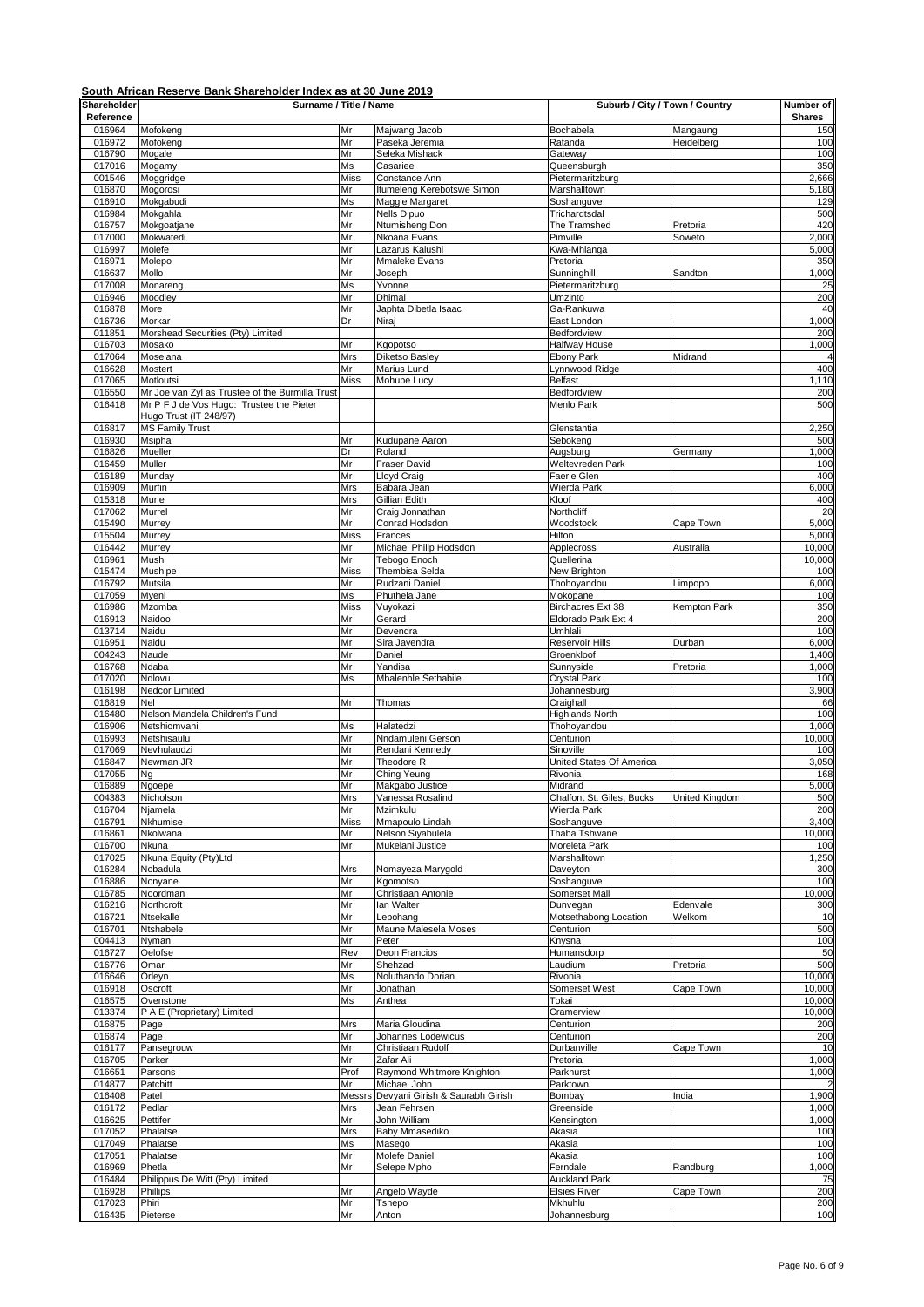| Shareholder      | Surname / Title / Name                                 |             |                                         | Suburb / City / Town / Country |                       | Number of       |
|------------------|--------------------------------------------------------|-------------|-----------------------------------------|--------------------------------|-----------------------|-----------------|
| Reference        |                                                        |             |                                         |                                |                       | <b>Shares</b>   |
| 016609           | Pieterse                                               | Mr          | Andries Daniel                          | Garsfontein                    |                       | 400             |
| 016830<br>016991 | Pike<br>Pinda                                          | Mr<br>Ms    | Gavin Ashley<br>Zameka Rejoice          | Cape Town<br>Peddie            |                       | 25<br>500       |
| 016221           | Plummer                                                | Mr          | John Fenton                             | Villiersdorp                   |                       | 400             |
| 016980           | Poole                                                  | Ms          | Margaret Eileen                         | Saxonwold                      |                       | 200             |
| 015741           | Posnett                                                | Mr          | John                                    | Sandown                        |                       | 10,000          |
| 016352<br>001791 | Posnett<br>Potgieter                                   | Mr<br>Ms    | Mark Andrew<br>Charmaine Lynne          | Sunninghill<br>Dolphin Coast   |                       | 10,000<br>334   |
| 016623           | Pretorius                                              | Prof        | Joseph                                  | Monument Park                  |                       | 200             |
| 017026           | Pretorius                                              | Mr          | Jan Harm Christiaan                     | Groblersdal                    |                       | 730             |
| 016657           | Pretorius                                              | Mr          | Mario Bronn                             | <b>Highveld Park</b>           |                       | 9,800           |
| 017061           | Priday                                                 | Mr          | Anthony John                            | Sea Point                      |                       | 500             |
| 016899<br>011886 | Priebatsch<br><b>Public Investment Commissioners</b>   | Mr          | Robert Max                              | Gallo Manor<br>Pretoria        |                       | 10,000<br>8,400 |
| 011053           | Purdey Publishing (Pty) Ltd                            |             |                                         | Sandton                        |                       |                 |
| 016449           | Raath                                                  | Mr          | Jacob Wouter                            | Durbanville                    |                       | 300             |
| 017004           | Rabothata                                              | Adv         | Matome Andrew                           | Westpark                       | Pretoria              | 10,000          |
| 016925           | Ralawe                                                 | Mr          | Douglas Roy Mzukisi Ralawe              | Gardens                        | Cape Town             | 10,000          |
| 016895           | Raletsena<br>Rall                                      | Ms<br>Ms    | Loena Tinny<br>Esther                   | Pretoria<br>Lynnwood Ridge     |                       | 5,000<br>100    |
| 016626<br>016959 | Rambau                                                 | Dr          | Pandelani David                         | Noordwyk                       |                       | 10,000          |
| 016900           | Ramjee                                                 | Mr          | Jayantkumar                             | Middelburg                     |                       | 5,000           |
| 016801           | Rasethaba                                              | Mr          | Abathote Thomas                         | Rant En Dal                    |                       | 1,600           |
| 017024           | Rashope                                                | Ms          | Poloka                                  | Sunninghill                    |                       | 200             |
| 016920           | Raw                                                    | Ms          | Nicola Jane                             | Durban                         |                       | 10,000          |
| 013609<br>016677 | Reay<br>Reddy                                          | Mr<br>Mr    | Christopher John<br>Seenivasen          | Pretoria<br><b>Table View</b>  |                       | 500             |
| 013218           | Rees                                                   | Mr          | Evan John                               | <b>Three Rivers</b>            |                       | 2,400           |
| 016737           | Rehle                                                  | Mr          | Alfred                                  | Berg                           | Germany               | 5,000           |
| 015849           | Rennie                                                 | Mr          | Gordon Andrew                           | Mondeor                        |                       | 100             |
| 016901           | Reynolds                                               | Ms          | Sheenagh Lesley<br>Ann                  | Cramerview                     |                       | 250<br>300      |
| 006386<br>016707 | Rieck<br>Rippon                                        | Mrs<br>Mr   | <b>Richard Cuthbert</b>                 | Tarkastad<br>Woodhill          |                       | 1,000           |
| 016281           | Roche                                                  | Mrs         | Patricia                                | Bryanston                      |                       | 10,000          |
| 013242           | Roche-Kelly                                            | Mr          | David                                   | Kensington                     |                       | 100             |
| 016330           | Rompel                                                 | Mr          | Marcel Fourie                           | Moreleta Plaza                 |                       | $\overline{a}$  |
| 016329           | Rompel<br>Roodt                                        | Mrs<br>Mr   | Susanna Aletta Isabella<br>Dawid Daniel | Moreleta Plaza<br>Hazelwood    |                       |                 |
| 016468<br>016919 | Roskrow                                                | Ms          | Catherine Anne                          | Edgemead                       | Cape Town             | 200<br>10,000   |
| 016163           | Rossouw                                                | Mr          | Andries Botha                           | Rawsonville                    |                       | 10              |
| 016380           | Rossouw                                                | Ms          | Carina                                  | Waterkloof Ext. 1              |                       | 210             |
| 016357           | Rossouw                                                | <b>Miss</b> | Gertruida                               | Langerug                       | Worcester             | $\frac{5}{5}$   |
| 016356<br>016355 | Rossouw<br>Rossouw                                     | Mr<br>Miss  | Gerhard Conradie<br>Inarie              | Langerug                       | Worcester             | 5               |
| 010588           | Rossouw                                                | Dr          | Johannes Jacobus                        | Langerug<br>Waterkloof Ext. 1  | Worcester<br>Pretoria | 10,000          |
| 016353           | Rossouw                                                | Mr          | Johannes Jacobus                        | Langerug                       | Worcester             | 5               |
| 016328           | Rossouw                                                | Mr          | Malherbe                                | Waterkloof Ext. 1              | Pretoria              | 202             |
| 016990           | Rossouw                                                | Mr          | Paul                                    | Queenswood                     |                       | 400             |
| 016165<br>016354 | Rossouw<br>Rossouw                                     | Mrs<br>Mr   | Sunelle<br>Sarel Daniel Gottlieb        | Waterkloof Ext. 1<br>Langerug  | Pretoria<br>Worcester | 339<br>5        |
| 015806           | Rudolph                                                | Dr          | Gerhardus Jacobus                       | Lynnwood Manor                 |                       | 3,000           |
| 016820           | Rust                                                   | Mr          | Arne Francois                           | Parkview                       |                       | 150             |
| 006823           | S A Mutual Life Assurance Society                      |             |                                         | Cape Town                      |                       | 20,000          |
| 016859           | S A Platinum Holdings Pty Limited                      |             |                                         | Durban North                   |                       | 500             |
| 008400<br>006289 | S A Police Widows' & Orphans' Fund<br>Saacks           |             | Messrs H M & Allen M                    | Menlo Park<br>Mouille Point    |                       | 10,520<br>500   |
| 016351           | Saacks                                                 | Mrs         | <b>Ruth Salome</b>                      | Sea Point                      |                       | 200             |
| 016577           | Saffy                                                  | Mr          | Colin Arthur                            | Craighall Park                 | Johannesburg          | 300             |
| 016579           | Saffy                                                  | Mr          | Duncan John                             | Craighall Park                 | Johannesburg          | 300             |
| 016578           | Saffy                                                  | Mr          | <b>Howard Andrew</b>                    | Craighall Park                 | Johannesburg          | 300             |
| 016958<br>017011 | Salimane<br>Salojee Family Trust                       | Mrs         | Moroesi Engeline                        | Lynwoodridge<br>Houghton       | Johannesburg          | 3,000<br>1,767  |
| 014672           | Saville                                                | Mr          | Duncan Paul                             | Cape Town                      |                       | 10,000          |
| 015245           | Saville                                                | Ms          | Julie Maree                             | Plumstead                      |                       | 10,000          |
| 016604           | Scheepers                                              | Mr          | Gert Rudolf Johannes                    | Kocksvlei                      |                       | 3,000           |
| 016854           | Scheepers                                              | Ms          | Johanna Maria                           | Amsterdam                      |                       | 600             |
| 009172<br>016945 | Schimmelpennick Campbell Education Trust<br>Schlaphoff | Mr          | Ralph Wilhelm                           | Harare<br>Halfway House        | Zimbabwe<br>Midrand   | 1,300<br>400    |
| 017057           | Schriever III                                          | Mr          | Frederick George                        | London                         | United Kingdom        | 100             |
| 016622           | Schulze                                                | Prof        | Wilhelm Georg                           | Groenkloof                     |                       | 250             |
| 016726           | Schulze Dieckhoff                                      | Mr          | <b>Berthold Sebastian</b>               | Heidelberg                     | Germany               | 3,950           |
| 011789           | Scorgie                                                | Mr          | William Alexander                       | Bedfordview                    |                       | 400             |
| 016981<br>016965 | S'Dinile<br>Sebelebele                                 | Mr<br>Ms    | Philani Sikho<br>Lesiba Patricia        | P O Umlaze<br>Crystal Park     |                       | 1,000<br>1,000  |
| 017045           | Sehlako                                                | Ms          | Pertunia Mmabatho                       | Midrand                        |                       | 600             |
| 017006           | Selolo                                                 | Mr          | Lephariwa Justice                       | Halfway House                  |                       | 500             |
| 016999           | Sepoli                                                 | Mr          | Rudzani Delboy                          | Shayandima                     |                       | 350             |
| 011142           | Serfontein                                             | Mrs         | Dorothea Ida                            | Brooklyn                       |                       | 10,000          |
| 016979<br>016982 | Sewbaran<br>Sewbaran                                   | Mrs<br>Mr   | Preeshana<br>Vishendra                  | Phoenix<br>Phoenix             | Durban                | 3,000<br>3,000  |
| 017002           | Sewdass                                                | Mr          | Preshen                                 | Germiston                      |                       | 1,200           |
| 016547           | Shapiro                                                | Mrs         | Sonia                                   | Sea Point                      |                       | 10,000          |
| 016914           | Shearer                                                | Mr          | Gary Arnold                             | Cape Town                      |                       | 10,000          |
| 006521           | Shellard                                               | Mrs         | Marie                                   | Port Elizabeth                 |                       | 200             |
| 012157<br>016319 | Shenker<br>Shepherd                                    | Mr<br>Mrs   | Colin Jules<br>Maureen Cynthia          | Beersheva<br>Pinegowrie        | Isreal                | 3,334<br>600    |
| 016787           | Shezi                                                  | Mr          | Henry Sphile                            | Pietermaritzburg               |                       | 100             |
| 016855           | Shields                                                | Mr          | Stephen Williams                        | Midrand                        |                       | 2,000           |
| 016383           | Shochot                                                | Mr          | John                                    | Modderfontein                  |                       | 350             |
| 016219           | Shone                                                  | Mrs         | Lynne Christine                         | Durbanville                    |                       | 100             |
| 017058           | Shongwe                                                | Mr          | Mluleki Henceforth Desmond              | Pretoria                       |                       | 555             |
| 016735           | Sieburg                                                | Mr          | Marc                                    | Schliersee                     | Germany               | 9,000           |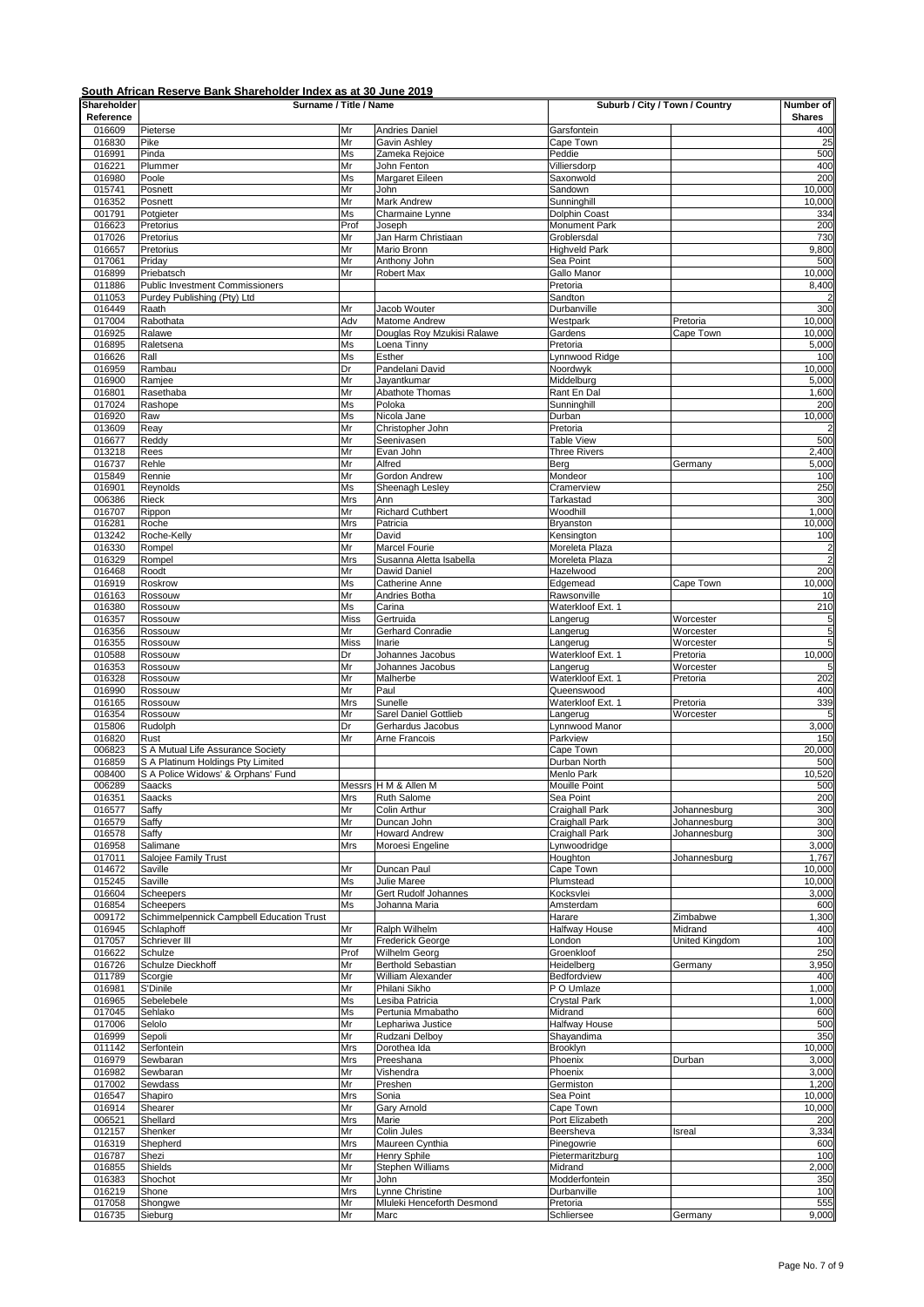| Shareholder      | Surname / Title / Name                                                                         |             |                                          | Suburb / City / Town / Country   |                     | Number of       |
|------------------|------------------------------------------------------------------------------------------------|-------------|------------------------------------------|----------------------------------|---------------------|-----------------|
| Reference        |                                                                                                |             |                                          |                                  |                     | <b>Shares</b>   |
| 016806<br>016952 | Sieburg (In Suspense)<br>Sigasa                                                                | Mr<br>Mr    | Marc<br>Mpostoli Elijah                  | Schliersee<br>Randhart           | Germany<br>Alberton | 1,000<br>5,000  |
| 006645           | Simmons                                                                                        | Mr          | <b>Richard James Anker</b>               | Hoedspruit                       |                     | 100             |
| 016445           | Sinclair                                                                                       | Mr          | Ian MacDonald                            | Greenside                        |                     | 100             |
| 016943           | Siwundla                                                                                       | Mr          | Mxolisi Ndodomzi                         | Pretoria                         |                     | 500             |
| 016688           | SJ (Boet) Streicher Trust                                                                      |             |                                          | Swellendam                       |                     | 5,000           |
| 016687<br>016269 | SJ Streicher Trust<br>Skinner                                                                  | Dr          | Roy Morgan                               | Swellendam<br>Greenacres         | Port Elizabeth      | 5,000<br>1,000  |
| 016593           | Smal                                                                                           | Dr          | Marthina Magdalena                       | Pretoria                         |                     | 100             |
| 016933           | Smit                                                                                           | Mr          | <b>Ferdinand Petrus</b>                  | Edleen                           | Kempton Park        | 100             |
| 016170           | Smit (Jnr)                                                                                     | Mr          | Johannes Jacobus (Jano)                  | Paradyskloof                     | Stellenbosch        | 10              |
| 016784           | Smith                                                                                          | Mr          | Damien                                   | Athlone                          |                     | $\overline{4}$  |
| 006750           | Smith                                                                                          | Mr          | Gordon Anthony                           | Tatitown, Via Serule             | Botswana            | 10,000          |
| 016968<br>016324 | Smith<br>Smith                                                                                 | Mrs<br>Mr   | Leandra<br>Robert Lamont                 | Die Hoewes<br>Knysna             | Centurion           | 100<br>10,000   |
| 016641           | Smith                                                                                          | Mr          | <b>Terence Patrick Lamont</b>            | Hoekwil                          |                     | 5,000           |
| 016738           | Smude (In Suspense)                                                                            | Ms          | Ingrid                                   | Haltern Am See                   | Germany             | 2,500           |
| 016507           | Solomon                                                                                        | Mrs         | Jean                                     | Mondeor                          |                     | 200             |
| 015377           | Spicer                                                                                         | Mr          | <b>Philip Michael</b>                    | Ancaster, Ontario                | Canada              | 10,000          |
| 016709           | Springfield                                                                                    | <b>Miss</b> | Samantha Claire                          | Lyttelton                        |                     | 1,000           |
| 016471<br>007064 | <b>Stals</b><br>State Library Pretoria                                                         | Dr          | Christian Lodewyk                        | Woodhill<br>Pretoria             |                     | 200<br>200      |
| 009393           | Stead                                                                                          | Mrs         | Rowena                                   | Cramerview                       |                     | 550             |
| 016180           | Steenkamp                                                                                      | Mr          | Gerhardus                                | Waterkloof                       |                     | 100             |
| 017031           | Steindler                                                                                      | Mr          | Marc Michael                             | Muenchen                         | Germany             | 10,000          |
| 016907           | <b>Stelzer Family Trust</b>                                                                    |             |                                          | Polokwane                        |                     | 10,000          |
| 016888           | Stephensen                                                                                     | Dr          | Peter Philip Oesterlund                  | Copenhagen                       | Denmark             | 10,000          |
| 008451<br>016161 | Steyn<br>Steyn                                                                                 | Mrs<br>Mr   | Jo-Ann<br><b>Thomas Frederik</b>         | Fish Hoek<br>Aston Manor         |                     | 38<br>200       |
| 008087           | Stigting Simon van der Stel                                                                    |             |                                          | Stellenbosch                     |                     | 5,000           |
| 016745           | Stone                                                                                          | Miss        | Anne Tabia                               | Arcadia                          |                     | 550             |
| 016892           | Sturino                                                                                        | Mr          | Francesco                                | Marshalltown                     |                     | 5,000           |
| 008044           | Sulin                                                                                          | Mr          | Douglas Gilbert                          | Craighall                        | Johannesburg        | 500             |
| 016921           | Sullivan                                                                                       | Mr          | Allan Clive                              | Avalon                           | Australia           | 10,000          |
| 016486<br>016133 | Sumeray<br>Swanepoel                                                                           | Mrs<br>Dr   | Sarah<br>Cornelius Jacob                 | Franschhoek<br>Still Bay         |                     | 650<br>1,000    |
| 016184           | Swart                                                                                          | Miss        | Elsje Susan Elizabeth                    | Windhoek                         | Namibia             | 50              |
| 016185           | Swart                                                                                          | Mr          | Rudi                                     | Bryanston                        |                     | 50              |
| 016260           | Swart                                                                                          | Mr          | Willem Hendrik                           | Noordburg                        |                     | 100             |
| 014389           | Sylvester                                                                                      | Mr          | David Andrew                             | Fish Hoek                        |                     | 6,600           |
| 016585           | Sylvester                                                                                      | Ms          | Elizabeth Ann                            | Fish Hoek                        |                     | 3,400           |
| 016401           | Symons                                                                                         | Mrs         | <b>Brenda Eleanor</b>                    | Nahoon                           |                     | 100             |
| 013307<br>016225 | Szabo<br>Terblanche                                                                            | Mr<br>Mrs   | Pal Istvan Sandor<br>Ansa                | <b>Walvis Bay</b><br>Faerie Glen | Namibia             | 200<br>500      |
| 017040           | Tettey                                                                                         | Mr          | Joseph                                   | Melrose Arch                     |                     |                 |
| 011509           | The Administrator- Estate Late F H K                                                           |             |                                          | Cape Town                        |                     | 3,700           |
|                  | Cunningham Will Trust                                                                          |             |                                          |                                  |                     |                 |
| 008028           | The Administrator of the Susan Kelly Will Trust                                                |             |                                          | Pretoria                         |                     | 200             |
| 004375<br>006963 | The Administrators Estate Late V L Nicoll Trust<br>The Chief Financial Officer - Standard Bank |             |                                          | Umhlanga Rocks                   |                     | 3,800<br>10,000 |
|                  | Group, Standard Bank of S.A. Ltd                                                               |             |                                          | Johannesburg                     |                     |                 |
| 016663           | The Company Secretary: Anglo American                                                          |             |                                          | Marshalltown                     |                     | 10,000          |
|                  | South Africa Limited                                                                           |             |                                          |                                  |                     |                 |
| 008354           | The Executor Estate Late W W D Marquard                                                        |             |                                          | Cape Town                        |                     | 200             |
| 014907           | The Executor, Estate Late Ida Pessen Morris                                                    |             |                                          | Marshalltown                     |                     | 800             |
| 000361           | Rosenburg Trust                                                                                |             |                                          | Cape Town                        |                     | 4,350           |
| 016561           | The Executors Estate Late C Barclay<br>The Hunter Trust                                        |             |                                          | Killarney                        | Johannesburg        | 300             |
| 016584           | The Kathleen Betty Jones Will Trust                                                            |             |                                          | Fish Hoek                        |                     | 10,000          |
| 017042           | The Quentin Robert Shepherd Testamentary                                                       |             |                                          | Rondebosch                       |                     | 200             |
|                  | Trust                                                                                          |             |                                          |                                  |                     |                 |
| 004103           | The Right Rev Napier OFM, Catholic                                                             |             |                                          | Greyville                        |                     | 1,000           |
| 016494           | Archbishop of Durban<br>Theunissen                                                             | Mrs         | Uria                                     | Newlands                         |                     | 10,000          |
| 016856           | Thorpe                                                                                         | Mr          | <b>Gerald Quintus</b>                    | <b>Elardus Park</b>              |                     | 8,000           |
| 016858           | Thorpe                                                                                         | Mr          | <b>Rupert Wessel</b>                     | Johannesburg                     |                     | 2,000           |
| 016891           | Till                                                                                           | Mr          | Robert Gordon                            | Sloane Park                      |                     | 100             |
| 016320           | Tolken                                                                                         | Mrs         | Doreen Ann                               | Pinetown                         |                     | 800             |
| 013315           | Tolmav                                                                                         | Mr          | Cornelius Johannes                       | Gonubie<br>Northlands            |                     | 10,000          |
| 016159<br>007943 | Tomasek<br>Tomlinson                                                                           | Mr<br>Mr    | Franz Lionel<br>Robin Anthony            | Berea                            | Durban              | 200<br>100      |
| 016531           | Tonks                                                                                          | Ms          | Delia Anne                               | Brisbane, Queensland             | Australia           | 100             |
| 016868           | Trautmann                                                                                      | Ms          | Jemma Amber                              | Meadowridge                      |                     | 500             |
| 016661           | <b>Treston Family Trust</b>                                                                    |             |                                          | Newton Park                      |                     | 1,500           |
| 016293           | Truscott                                                                                       | Mr          | John Thomas                              | Estra                            |                     | 200             |
| 006300           | Trustees of the Church Property of Saint                                                       |             |                                          | Pretoria                         |                     | 400             |
| 005037           | Andrews Presbyterian Church<br>Trustees of the Jessie Campbell Trust                           |             |                                          | Pietermaritzburg                 |                     | 1,200           |
| 017067           | Truter                                                                                         | Mr          | Vincent Junior                           | Dunkeld                          | Johannesburg        | 2,000           |
| 017033           | Tshabalala                                                                                     | Mr          | Siyabonga Irv                            | Soweto                           | Johannesburg        | 500             |
| 016710           | Tshishonga                                                                                     | Mr          | Muladelo Andries                         | Tramshed                         | Pretoria            | 1,000           |
| 017047           | Tshitangano                                                                                    | Mr          | Fhumudzani                               | Thohoyandou                      |                     | 10              |
| 017076           | Tshivhase                                                                                      | Mr          | Mutondi                                  | Kyalami                          | Johannesburg        | 10              |
| 016395           | Turner                                                                                         | Mrs<br>Mr   | <b>Lesley May</b><br><b>Graeme Barry</b> | Glenwood<br>Dunkeld              | Durban              | 10,000          |
| 016774<br>016169 | Twidale<br>Uys                                                                                 | Mr          | <b>Dirk Cornelis</b>                     | Lynnwood Ridge                   |                     | 10,000<br>10    |
| 016912           | Uys                                                                                            | Miss        | Mariska                                  | _ynnwood Ridge                   |                     | 6,451           |
| 014788           | van den Bergh                                                                                  | Mr          | Jacob Adriaan                            | Sunnyside                        |                     | 200             |
| 016283           | van den Heever                                                                                 | Dr          | Johan Philip                             | Lynnwood                         |                     | 200             |
| 017083           | van der Berg                                                                                   | Mr          | Lanthus                                  | Pierre Van Reyneveld             | Centurion           | 100             |
| 016336<br>016827 | van der Bijl<br>Van der Loo                                                                    | Mrs<br>Mr   | Moira<br>Simon Antonie                   | Krugersdorp<br>Sunninghill       | Johannesburg        | 60<br>600       |
|                  |                                                                                                |             |                                          |                                  |                     |                 |